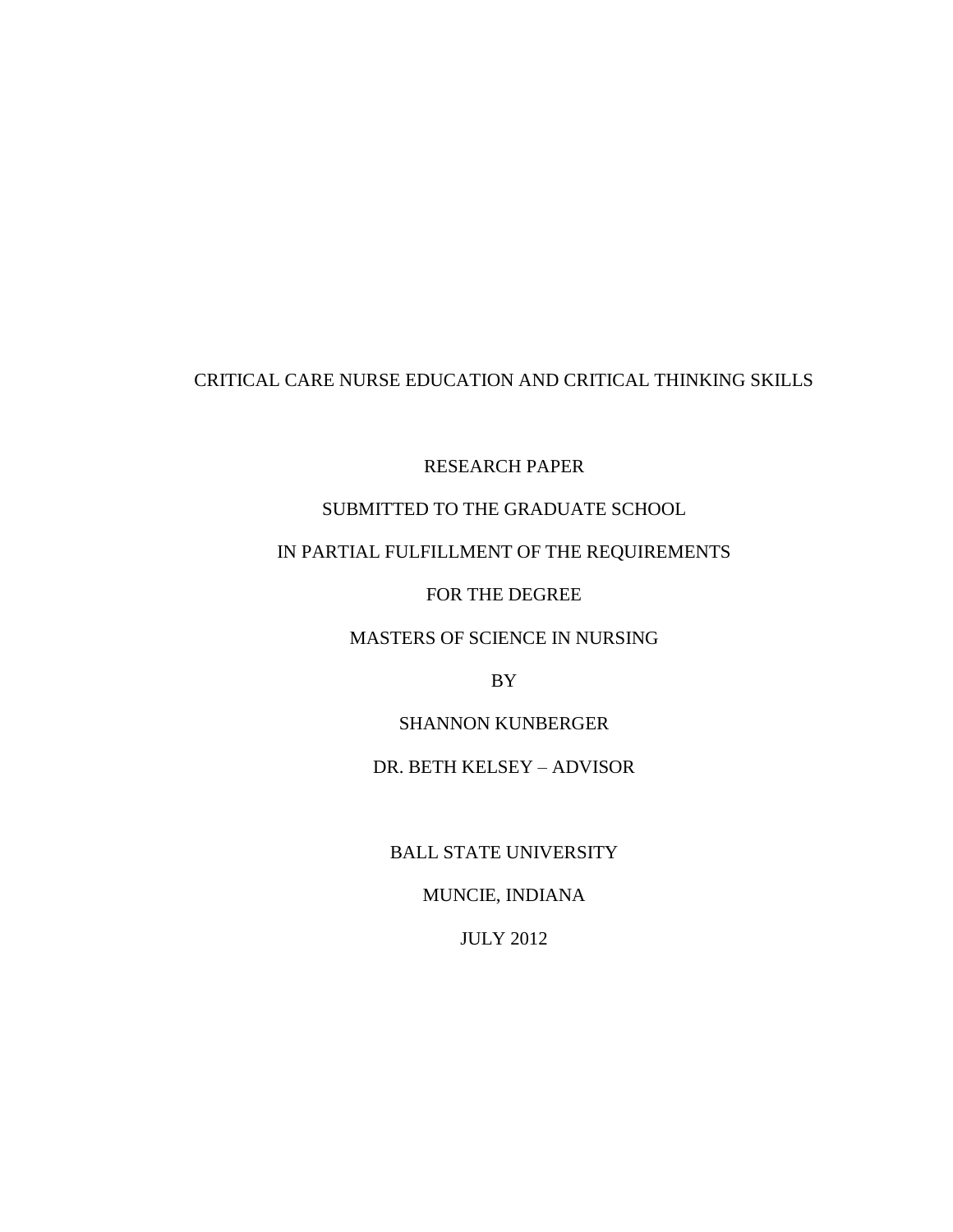# TABLE OF CONTENTS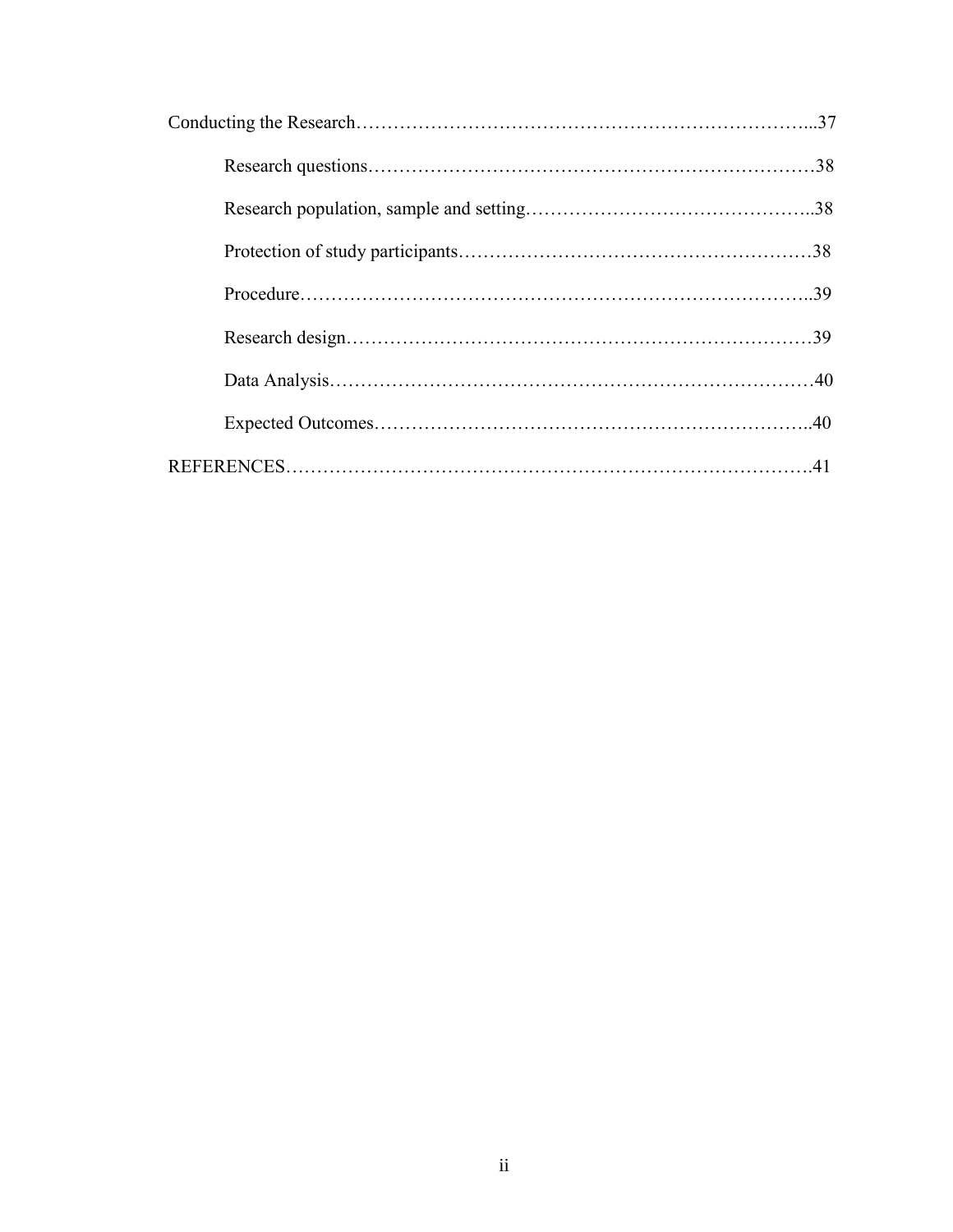# ABSTRACT

# **RESEARCH SUBJECT:** Critical Care Nurse Education and Critical Thinking Skills **STUDENT:** Shannon E. Kunberger, BSN, RN

**DEGREE:** Master of Science in Nursing

**COLLEGE:** College of Applied Sciences and Technology

**DATE:** July, 2012

Nurses require well developed critical thinking skills to form clinical judgments. The expanding autonomy of nurses further necessitates the use of critical thinking abilities. This is especially true for critical care nurses. In the critical care setting, the nurse receives and must process large amounts of information to make decisions quickly. The purpose of this study is to determine if critical thinking skills of new registered nurses who complete a hospital based critical care course will be improved. A posttest design will be used. The study is a modified replication of the Rogal and Young (2008) study conducted in Australia. A purposive sample of 15 registered nurses who graduated from a baccalaureate nursing program within the last year and who have enrolled in a six month critical care course will be recruited for the study. The course consists of both didactic classroom component and supervised clinical practice rotations in the critical care areas of the hospital. Participants will complete the California Critical Thinking Skills Test (CCTST) prior to the start of the course and again at the completion of the course. Study results will provide information about changes in critical thinking skills of new registered nurses after completing a critical care course. Nurse educators may be able to use the information in the development and evaluation of on the job education programs that have an objective of improving critical thinking skills.

iii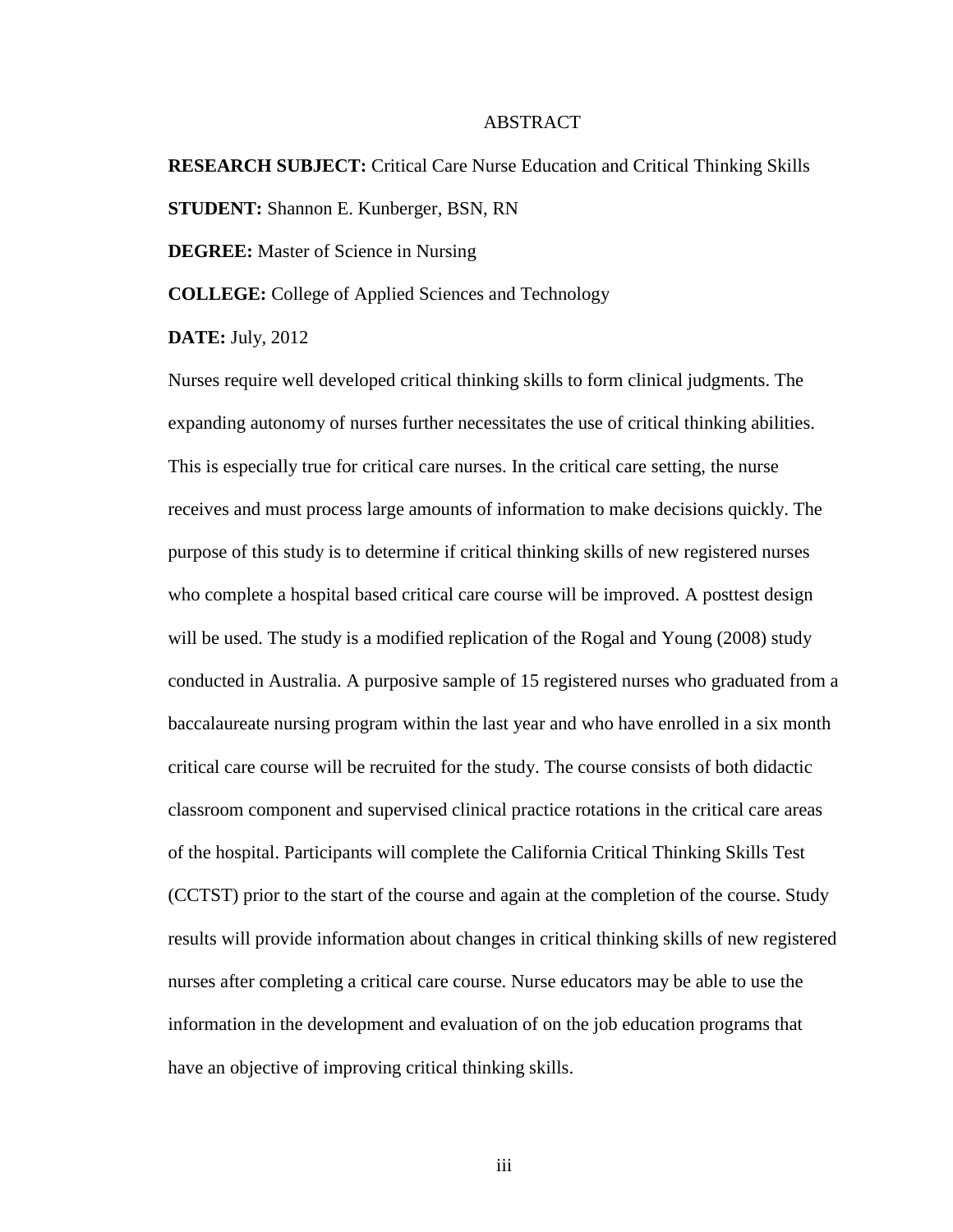# Chapter 1

## *Introduction*

According to the National League of Nursing (NLN), "critical thinking in nursing practice is a discipline specific, reflective reasoning process that guides a nurse in generating, implementing, and evaluating approaches for dealing with client care and professional concerns" (Benner, Hughes, & Sutphen, 2012, p. 2). The NLN has established developing critical thinking skills as a criterion for all accredited nursing education programs and requires they define critical thinking in terms of their program objectives and that they demonstrate student development of critical thinking skills using outcome measures that matched the definition (O'Sullivan, Blevins-Stevens, Smith, & Vaughan-Wrobel, 1997). Critical thinking is an essential part of a nurse's education and is a needed skill in every functional aspect of nursing care.

#### *Background and Significance*

Nurse educators recognize the importance of fostering critical thinking skills and evaluating improvements as a part of course outcomes. The importance of critical thinking skills does not stop when a nurse leaves the classroom. In fact, the ability to think critically becomes even more important when faced with clinical problems that require high levels of evaluation and problem solving on an everyday basis. This is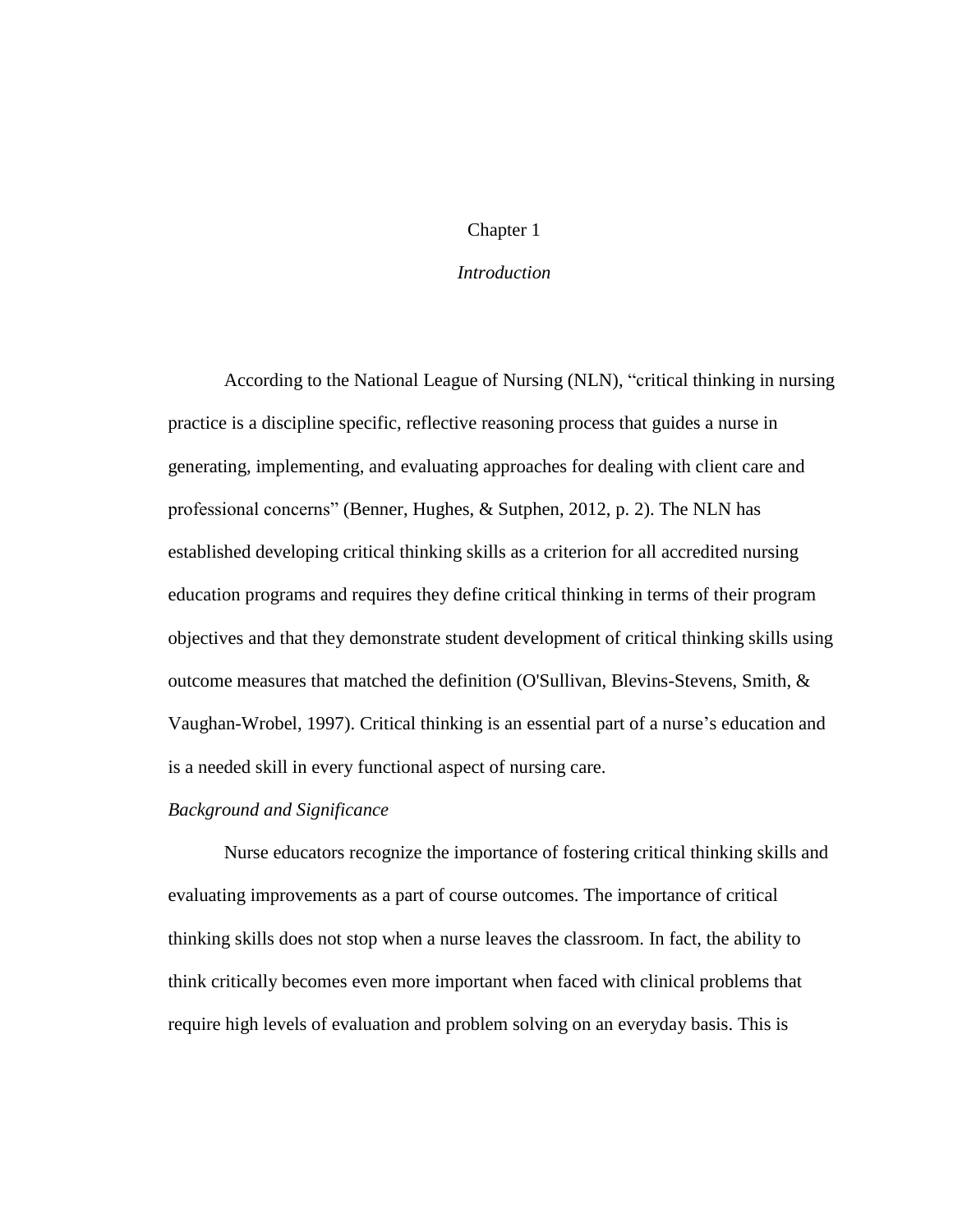especially true for nurses in a critical care setting. These nurses must be prepared and able to process large amounts of information quickly and make sound clinical decisions.

Critical thinking skills are essential for nurses to be able to function in the increasingly complex and technology laden healthcare environments of today (Rogal  $\&$ Young, 2008). Nurses are experiencing an increase in autonomy when making clinical judgments and implementing nursing interventions. Current literature describes an emphasis on the development and assessment of critical thinking skills in baccalaureate programs in nursing, but little is discussed about a similar emphasis when transitioning into a workplace environment. Newly graduated nurses may find the healthcare environments they are entering are challenging in terms of the high level of critical thinking skills it takes to make sound clinical judgments. There has been limited study of the further development of critical thinking skills beyond graduation and in specific nursing care settings.

## *Problem Statement*

While a baccalaureate program sets a solid foundation for critical thinking skills it may not be enough in some nursing environments such as critical care. These nurses may benefit from further development of critical thinking skills through a focused course in critical care nursing.

#### *Purpose Statement*

The purpose of this study is to determine if nurses who participate in a course in critical care nursing will demonstrate an improvement in critical thinking skills over time. This study is a replication of a pilot study conducted by Rogel and Young (2008) that took place in Australia. It included 31 registered nurse participants enrolled in a 12 month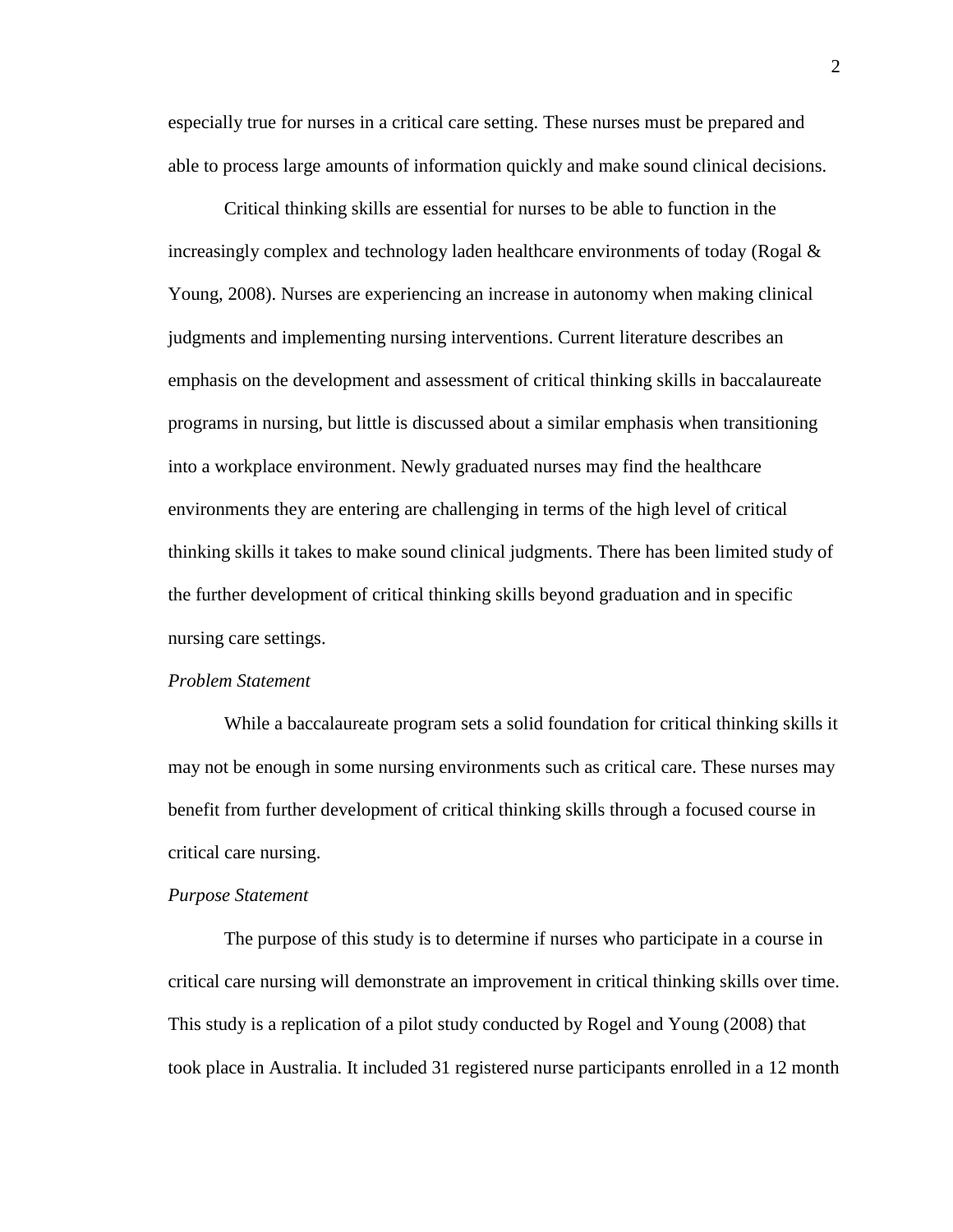critical care nursing course to specialize in critical care nursing. This study will focus on the effects of expanding the clinical knowledge base of 15 nurses on their critical thinking skills. Using a pretest, posttest design the study will seek to determine if there is an improvement in critical thinking scores as measured by the California Critical Thinking Skills Test (CCTST) after completion of a six month critical care nursing course. It is assumed that there will be some, if even marginal, benefit gained from completing the course. The Rogel and Young study showed a slight improvement in scores over time but no significant increase was established. It was discussed in the study that motivation during the posttest may have been decreased due to the length of the course (12 months). This purposive study will be using a shorter class (6 months) and meet weekly to focus on a specific system. While the purposive sample size of 15 is much smaller than that of the study conducted by Rogel and Young (31 participants) the inclusion criteria of currently working in a critical care environment may also affect the outcomes positively. While the end result of the purposed study may not show a statistically significant increase in CCTST scores, any improvement in critical thinking skills would be significant to those participating in the course.

#### *Research Question*

Can a critical care nursing course with theory presented in classroom and simulation enhance critical thinking ability of newly graduated nurses?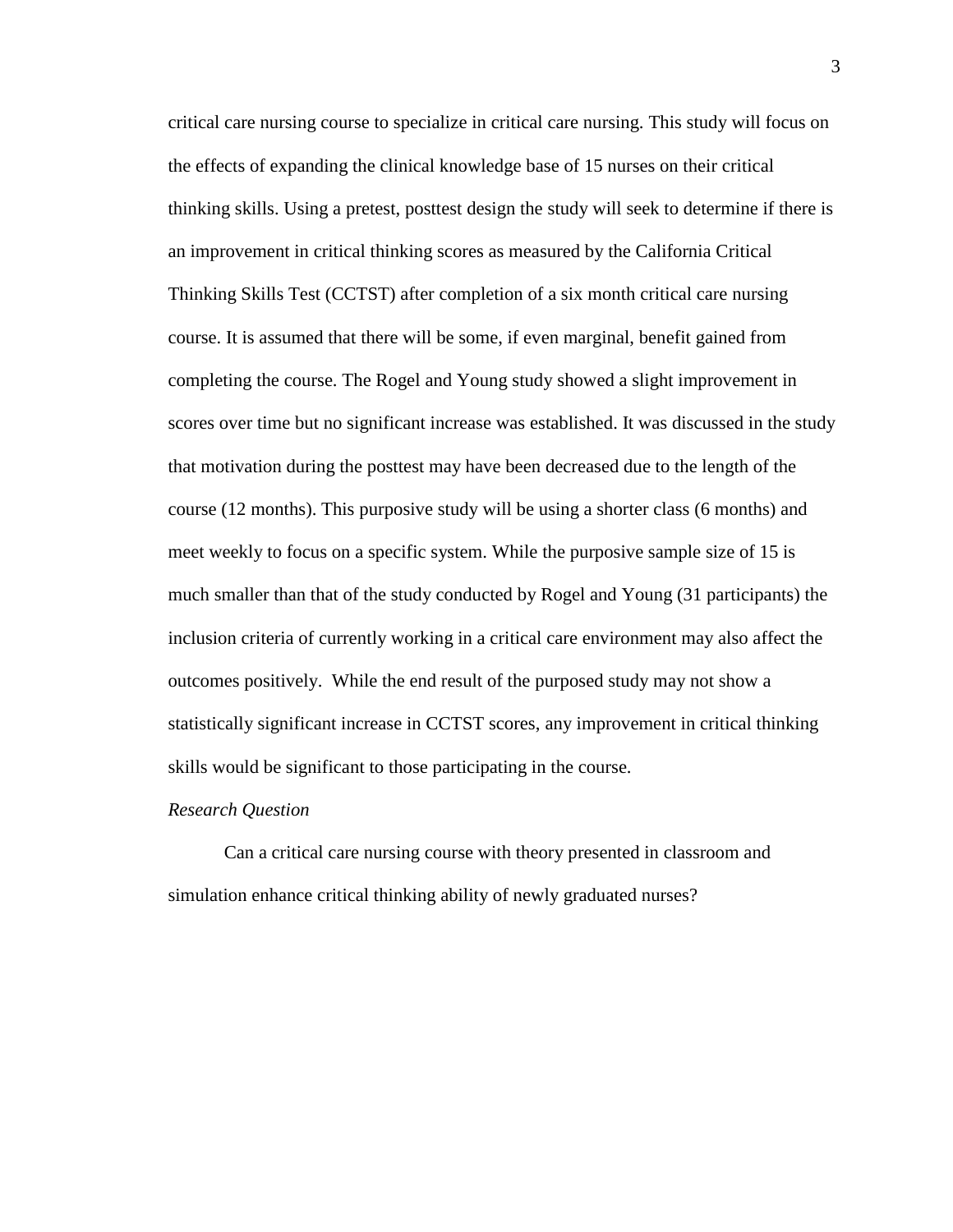## *Conceptual Framework*

The conceptual framework for this study is the California Critical Thinking Skills Test (CCTST). The CCTST is a multiple choice educational assess selected core thinking skills. It was based on the consensus conceptualization of critical thinking that was developed from a two-year research project conducted by the American Philosophical Association (APA). The Delphi panel for the APA project included 46 experts active in critical thinking education, research, and assessment (Facione, 1990).

## *Definition of Terms*

## *Conceptual.*

Critical thinking is the intellectually disciplined process of actively and skillfully conceptualizing, applying, synthesizing and/or evaluating information gathered from, or generated by, observation, experience as a guide to belief and action. (Scriven & Paul, 2009).

#### *Operational.*

The CCTST will be used to measure critical thinking. The CCTST consists of thirty four questions covering five subscales: analysis, evaluation, inference, inductive reasoning and deductive reasoning. The total score range possibility ranges from 0-34 (Rogal & Young, 2008).

## *Limitations.*

The participants may come from different nursing programs. Since they are all new graduate nurses, their learning styles may vary. Some participants may have increased anxiety, which can influence their performance of scenario-based training.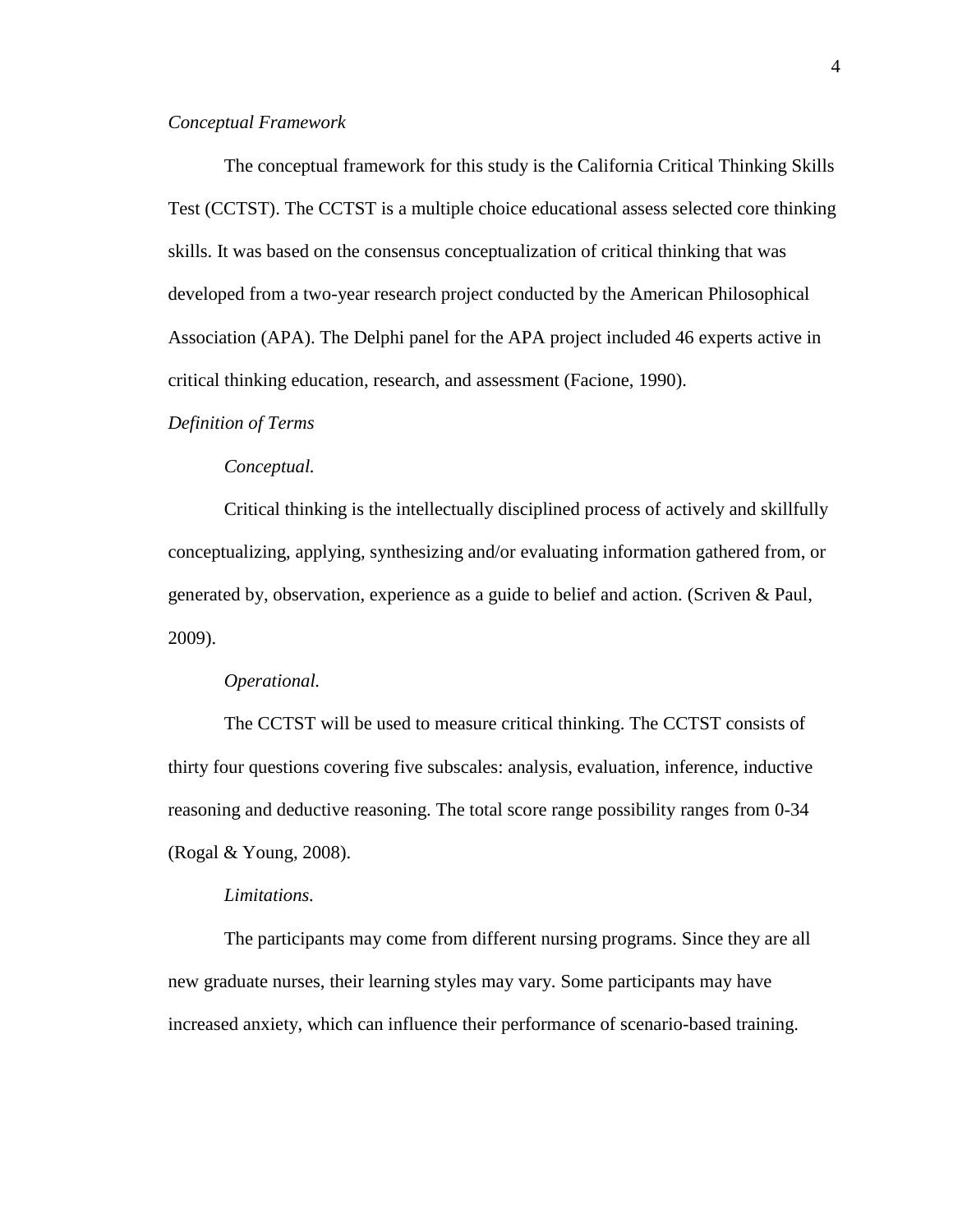Although there are different types of participants, the sample size is small and limits the ability to generalize results.

# *Assumptions*

It is assumed that the participants will have had similar baccalaureate degree nursing curriculum. It is also assumed that the participants will be at approximately the same level in critical thinking skills prior to taking the course.

# *Summary*

Innovative teaching and evaluation methods including classroom theory with hands on simulations with preceptors may support the development of critical thinking skills, thus improving outcomes for patients.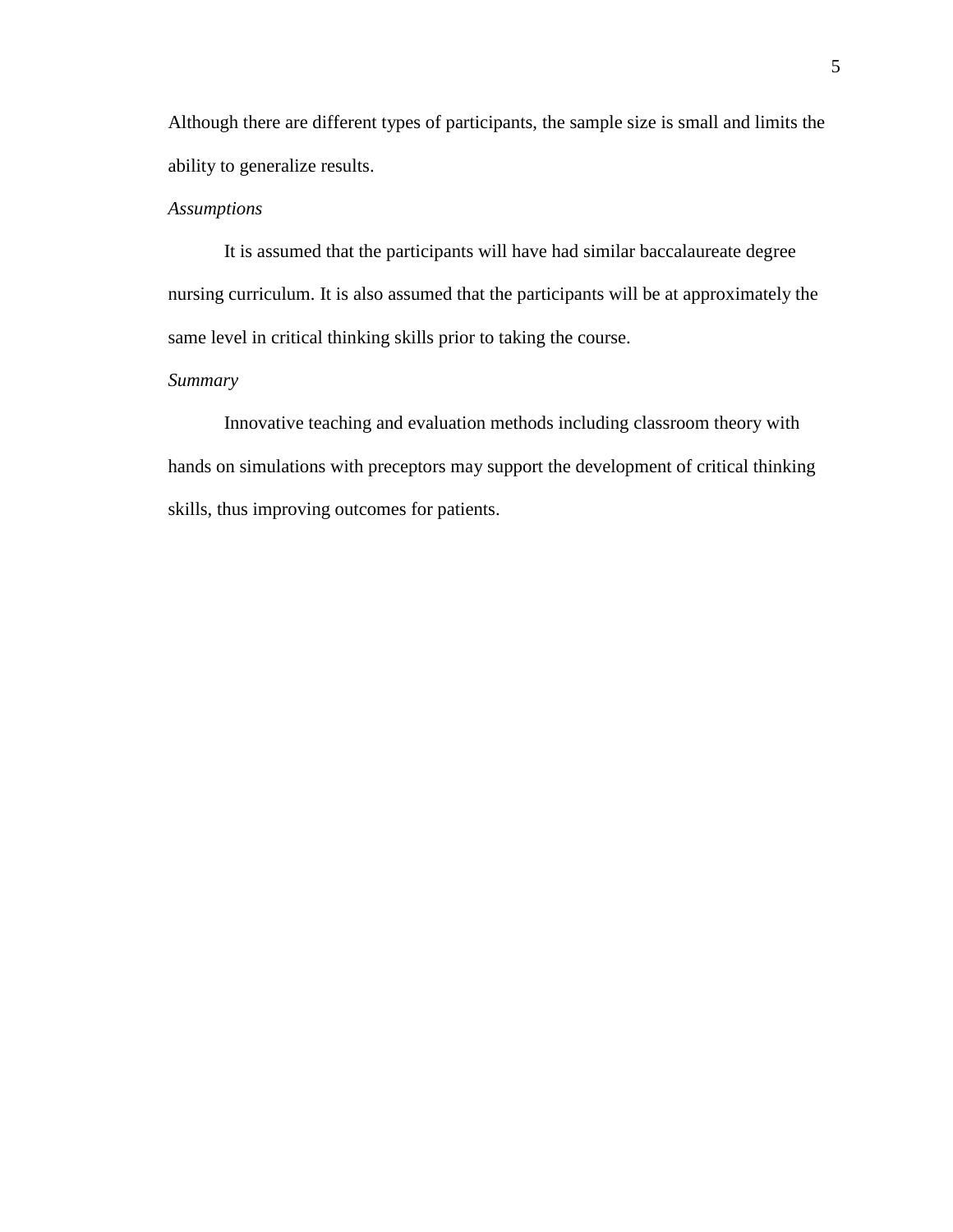# Chapter 2

#### *Review of Literature*

# *Introduction*

Critical thinking is a rich concept that has been developing for centuries. This chapter is a literature review of research studies in the importance of critical thinking skills. The chapter is organized into two sections: learning styles and teaching strategies of critical thinking.

# *Conceptual Framework*

The conceptual framework is based on the California Critical Thinking Skills Test. It is a standardized, 34-item multiple choice test that targets five core critical thinking skills: analysis, evaluation, inference, deductive reasoning, and inductive reasoning. Items on the CCTST are scored dichotomously: a correct answered is scored 1; otherwise the score is 0. The sum of the correct items out of 34 is the overall CCTST score (Beckie, Lowry, Barnett, 2001).

#### *Learning Styles and Critical Thinking*

No one style is better than another when it comes to learning styles of nursing students. Learning styles are believed to influence students' ability to learn. It is important for nurse educators to understand the different styles of learning so they can adapt teaching methods to meet the needs of the students. It is also important to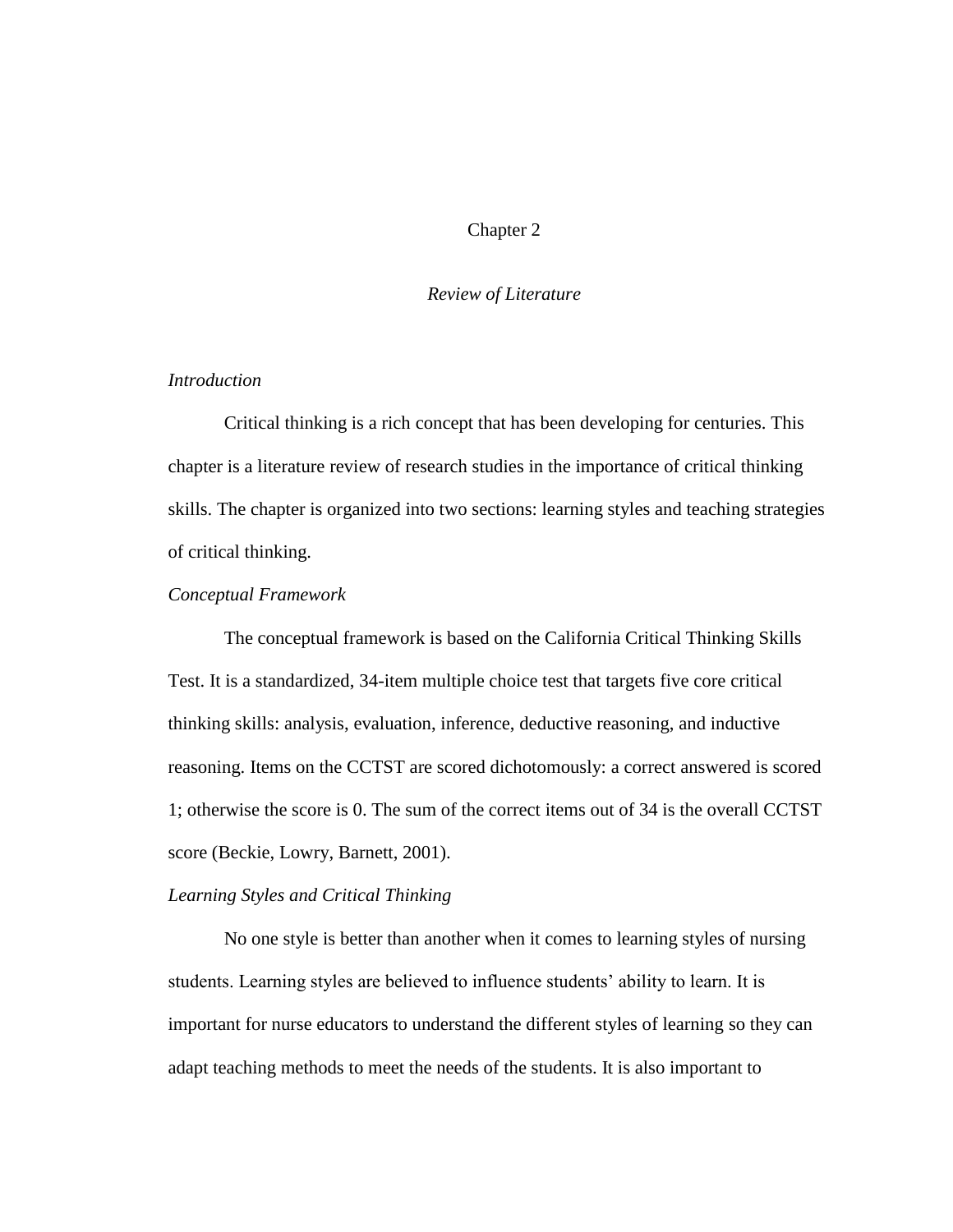understand critical thinking dispositions as nurses today are responsible for making judgments about patients' complex health problems. Zhang and Lambert (2008) conducted a study to assess the learning styles and critical thinking dispositions of Chinese baccalaureate nursing students. The purpose of the study was to identify the relationships among the learning styles, critical thinking dispositions and demographics of the participants.

The study used a convenience sample (*n*=100) of students from two four-year baccalaureate nursing programs located in central China. The participants were all female and ranged in age from 18-23 years, with an average age of 20.42 years. Inclusion criteria included that students were in their fourth year of study and had 3 months of clinical practice experience. The study was briefly explained to the participants and they were informed that involvement was voluntary and they could withdraw at anytime. Permission to conduct the study was collected from the researchers' academic institution. All students were given a packet of three questionnaires to complete. The questionnaires were not to be disclosed and examined only by the investigators. The questionnaires were placed in a locked cabinet for security. To assure anonymity, code numbers were assigned to students (Zhang & Lambert, 2008).

The study was carried out using three questionnaires. The researcher**s** designed a questionnaire titled Demographic Data to gather information regarding name, nursing school, age, gender, academic year and amount of clinical experience completed (Zhang & Lambert, 2008).

The next questionnaire, Index of Learning Style (ILS), was used to assess the students' preferences on four dimensions of learning, including sensing-intuitive, visual-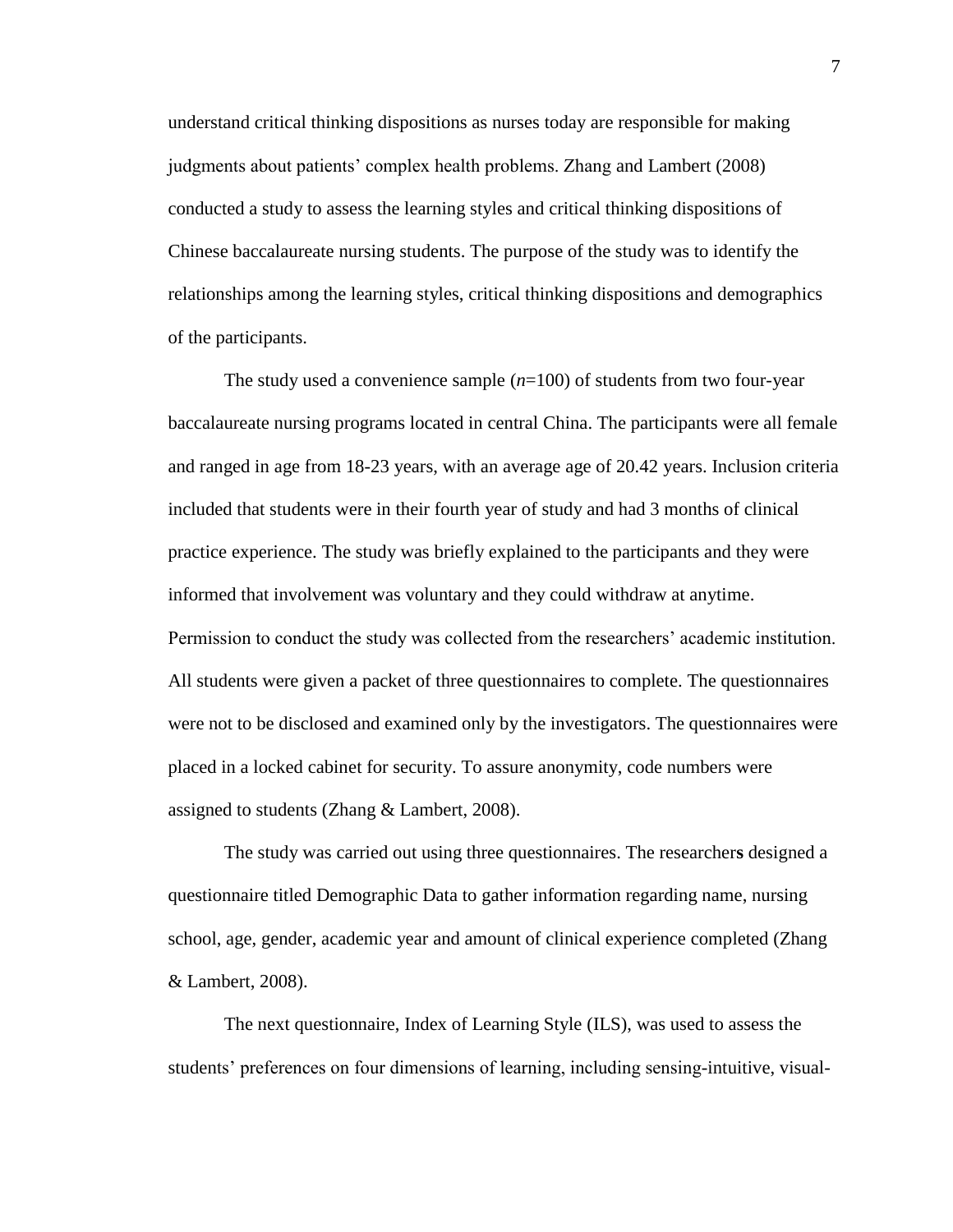verbal, active-reflective, and sequential-global. Each learning style dimension had 11 associated forced choice items that consisted of two possible responses. For each dimension, scoring consisted of summing the number of items answered in each of the two response categories and subtracting the smaller response from the larger one. The resulting score indicated preference strength. The test-retest reliability coefficients have ranged from 0.6484-0.856. For this study reliability was found to be 0.48 (Zhang  $\&$ Lambert, 2008).

The third questionnaire was the Chinese version of the California Critical Thinking Disposition Inventory (CCTDI). It was used to measure the dispositions toward critical thinking. It consists of 75 items with seven subscales, which have both positive and negative statements. The seven subscales include open-mindedness, inquisitiveness, truth-seeking, analyticity, systematicity, self-confidence, and maturity. Scoring items range from  $1 =$  strongly agree to  $6 =$  strongly disagree. The overall Cronbach's alpha of the Chinese version of the CCTDI has been found to be 0.71, while the subscale alphas range between 0.34 and 0.73. The alpha coefficient for this study was 0.71 (Zhang  $\&$ Lambert, 2008).

The four learning styles that were the most common were reflective, sensing, visual, and global. The findings indicated participants were most likely to learn by thinking things through and working alone using concrete information towards facts and procedures. Unexpectedly, most of the students were found to be global learners, rather than sequential learners. Most schools in China tend to teach content in a manner helpful to sequential learners, which is linear in fashion. The average total CCTDI score was 272.82, which was lower than the established mean score of 280 set by Facione (1997).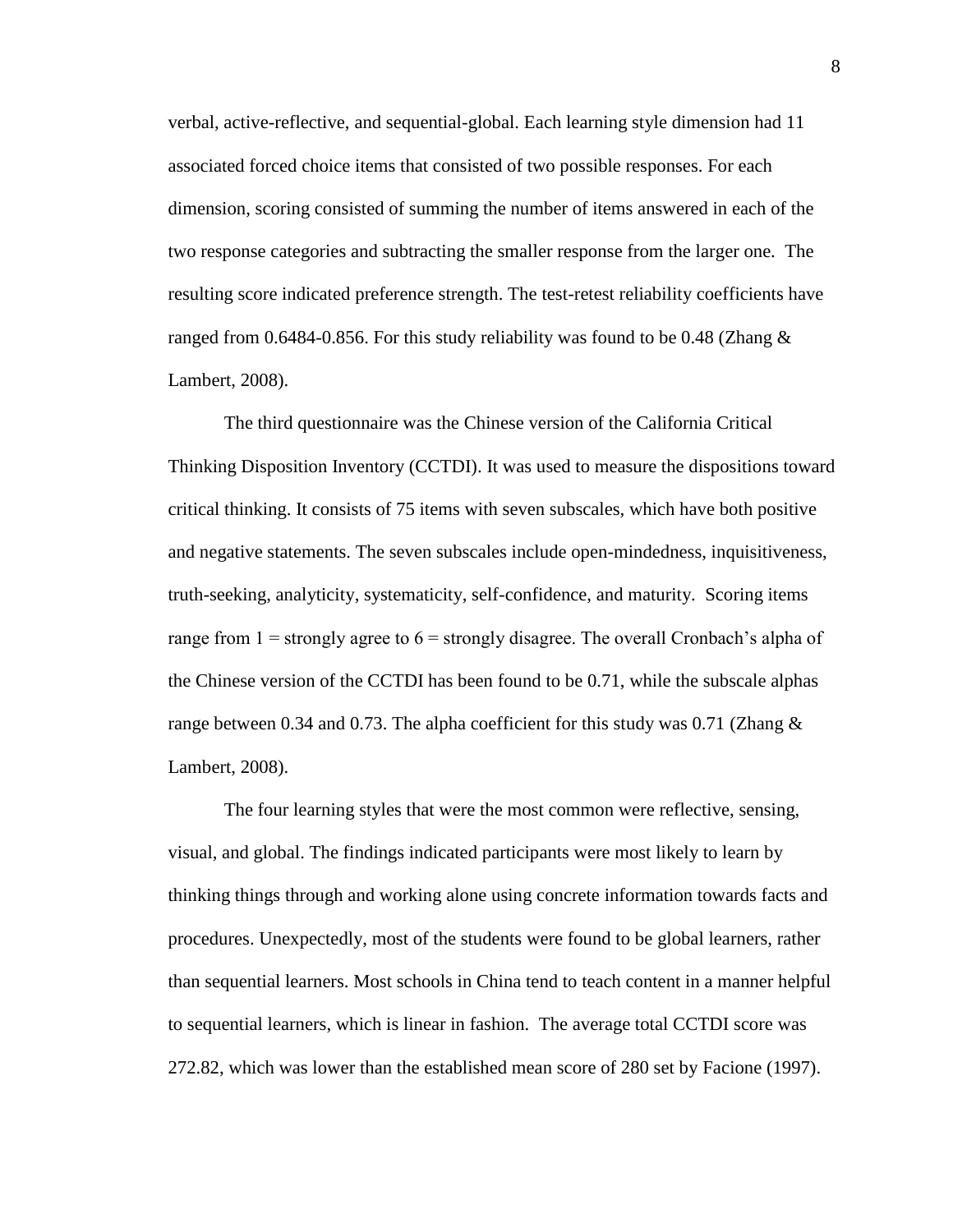By comparison, the scores were lower than those reported in prior research conducted in Western cultures. The participants failed to show a positive disposition towards critical thinking. Truth seeking scored the lowest. This might be a result of didactic oriented teaching, in which the students are expected to learn volumes of information presented in lectures instead of seeking information on their own. High scores on inquisitiveness indicated a potential for the development of critical thinking and clinical practice abilities. The clinical practice experience was negatively correlated with both the total CCTDI scores and most of the instrument subscales. The authors felt this was a result of the short amount of time the students had spent in clinical practice when the data were gathered and the traditional nursing practice emphasis on psychomotor skills rather than critical thinking skills (Zhang & Lambert, 2008).

The findings have implications for nursing curriculum development, as well as the use of various teaching/learning strategies. Because students have various types of learning styles, the authors described the importance of implementing a variety of teaching/learning strategies (e.g., case studies, clinical practice integrating with classroom experiences, role-playing, games, simulations, and problem based learning), rather than solely relying on lectures. Lectures have been the traditional way of teaching in China. It would be desirable to integrate other teaching strategies that could best serve Chinese nursing students to gain critical thinking skills (Zhang & Lambert, 2008).

Zhang and Lambert (2008) identified the ILS had a low reliability possibly because the instrument was developed in a Western culture and was not culturally sensitive to Chinese subjects. Further research is needed to identify and use instruments for measuring learning styles that are culturally appropriate for Chinese students. The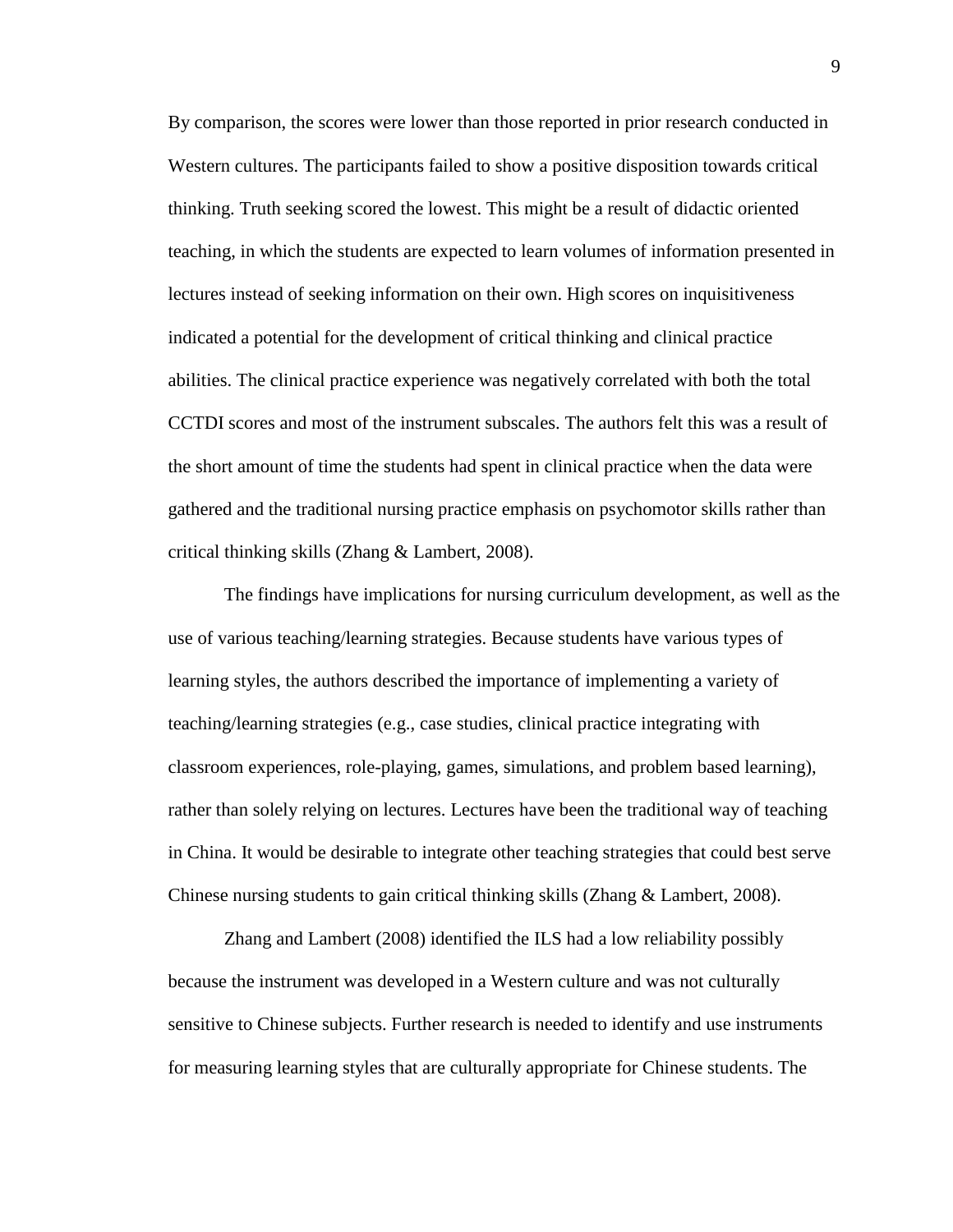authors also recognized that they needed a more diverse sample. The sample was only taken from one city in China. Addressing both of these items could help determine what methods are best serving for Chinese nursing students in gaining skills in critical thinking.

One of the goals in nursing education is to generate nurses who think critically and are able to provide safe nursing care. The critical thinking dispositions (CTD) and learning styles of student nurses are of major concern to educators because they affect the teaching methods used in their development of critical thinking skills (Suliman, 2006). The purpose of a descriptive correlational study by Suliman was to examine the differences between critical thinking dispositions and learning styles of conventional Stream I nursing students and accelerated Stream II nursing students. The conceptual framework of the study was inferred to include the concepts in the study: critical thinking dispositions, learning styles, and conventional and accelerated baccalaureate nursing programs.

The study was conducted in Saudi Arabia at the College of Nursing and Allied Medical Sciences. The School of Nursing had two programs: Stream I conventional Bachelor of Science 4-year degree beginning with high school students, and Stream II accelerated program to students already with a Bachelor of Science degree. The difference between the two groups prompted the researcher to consider whether cognitive maturity may influence critical thinking (CT) abilities and learning styles (Suliman, 2006). Students who volunteered to be study participants were approached by the researcher and the nursing instructors, at which time consent was obtained and they were requested to complete a self administered questionnaire which included: demographic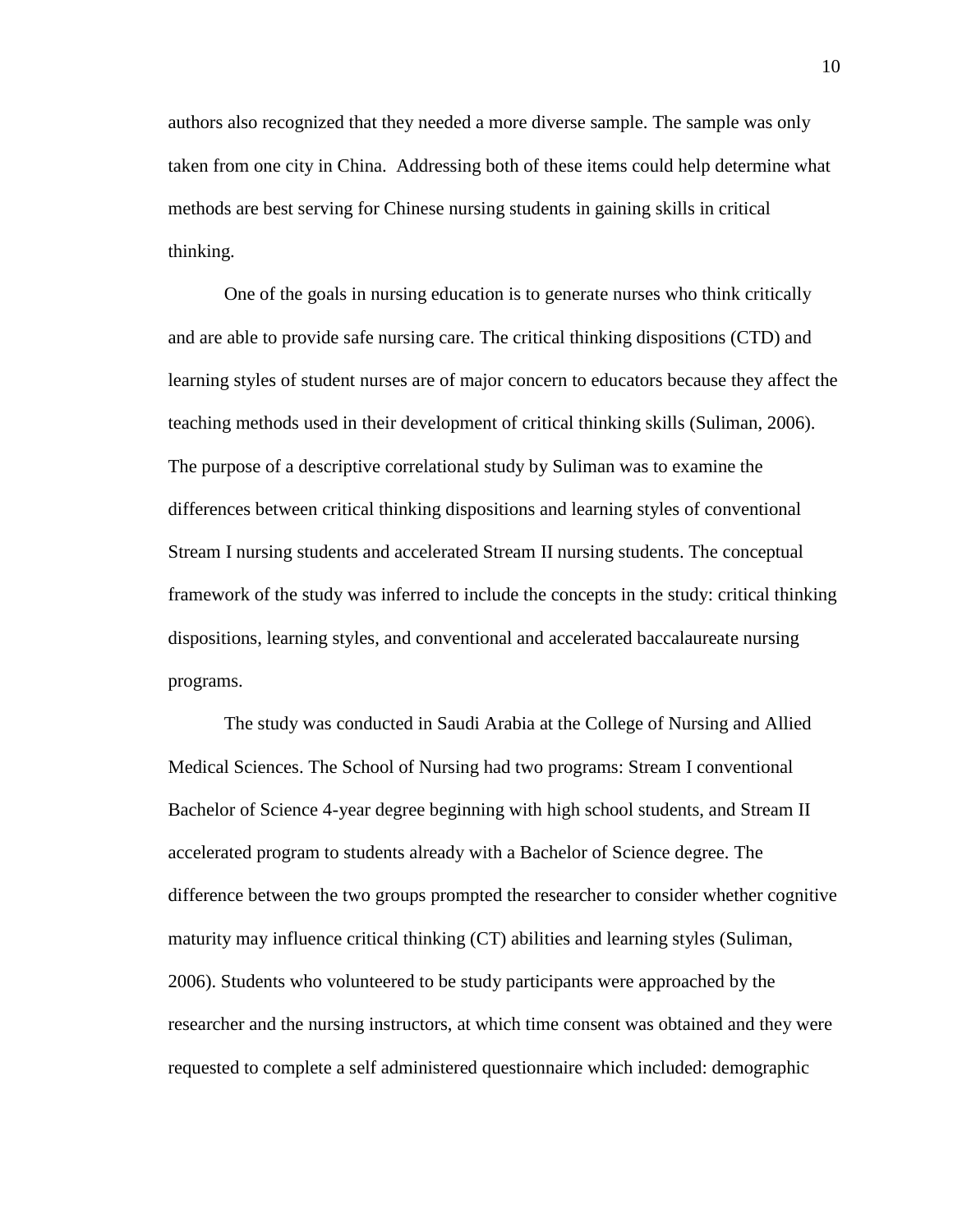data, Learning Styles Inventory (LSI), and the California Critical Thinking Disposition Inventory (CCTDI).

The LSI was developed to measure the participant's relative emphasis on four learning abilities. The questionnaire is set to assign ranking scores from 4 to 1 for each statement. The LSI has undergone evaluation by Kolb and was found to be reliable; however, it has received criticism from researchers (Kolb, 1984). The CCTDI consists of 75 statements that express familiar opinions, values and expectations toward seven dispositions intended to measure participants' critical thinking ability, open mindedness, analyticity, systematicity, self-confidence, inquisitiveness and maturity. The alpha Cronbach reliability for the CCTDI overall was 0.85 and 0.74-0.86 for the subscales. No reliability or validity was reported for the Kolb LSI instrument. Data collected were analyzed using SPSSX. Descriptive statistics (mean scores) and inferential statistics (i.e. MANOCA, ANOVA, and Pearson's correlation) were used (Kolb).

A total of 130 (65%) nursing students participated in the study (Stream I, *n*=80; Stream II,  $n=50$ ). Analysis of the demographic data revealed the majority of Stream II students were biology graduates (60%), chemistry graduates (30%), with the remainder physics (6%) and math (4%) graduates. In previous baccalaureate education only 18% scored above 90% on their High School National Examination. The majority of Stream II students (62%) scored between 80-90%. The remaining 20% scored between 70-80%. The majority (58.2%) of Stream I students scored more than 90%, 40.5% scored 80-90% and 1.3% scored between 70-80%. With respect to learning styles, the four subscales of LSI (concrete experience, reflective observation, abstract conceptualization and active experimentation), MANOVA test revealed no significant difference between Stream I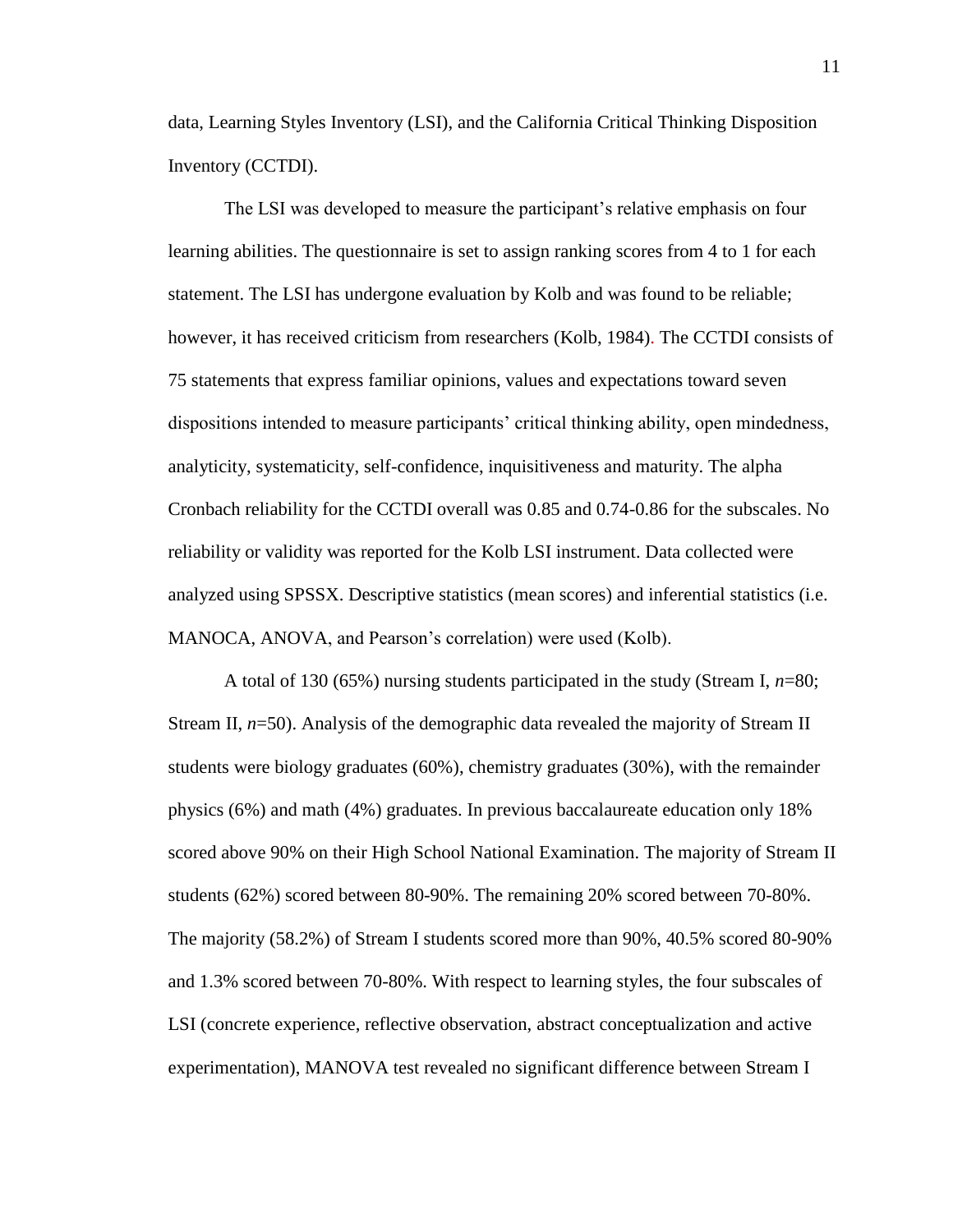and Stream II (*F*=1.58, *p*=0.1836). Univariate F test did show the two Streams were significantly different on the concrete experience subscale  $(F=5.797, p=0.017)$ .

According to Suliman (2006), the failure to find a significant difference between the learning styles of Streams I and II was expected because they both represent the same population, i.e. primarily graduates of high school scientific stream. The significant difference in the Critical Thinking (CT) of the two streams may be attributed to the demographic difference of the students entering the nursing program at an older age bringing with them previous academic education experiences and independent learning styles (Sulliman).

The researcher expressed the opinion that assessment of learning styles and critical thinking should be given more attention by nursing education. Assessment of learning styles will help identify appropriate teaching methods, which will enable learners to achieve success. Teaching students with their learning style in mind will nurture their critical thinking skills and increase their capability to process information and enhance academic ability. The study sets the stage for ongoing research in the area of critical thinking and learning styles.

The expectations of newly graduated nurses are higher than they have ever been, given the complexity of today's patients. The preparation of students to think critically has been the goal of educators for the information age. Critical thinking is a large component of nurses' professional judgment that has the potential to affect patients in their care. The purpose of a descriptive correlational study by Gyeong and Myung (2008) was to examine students' critical thinking and learning styles and to investigate the relationship between learning styles and critical thinking among students in a Korean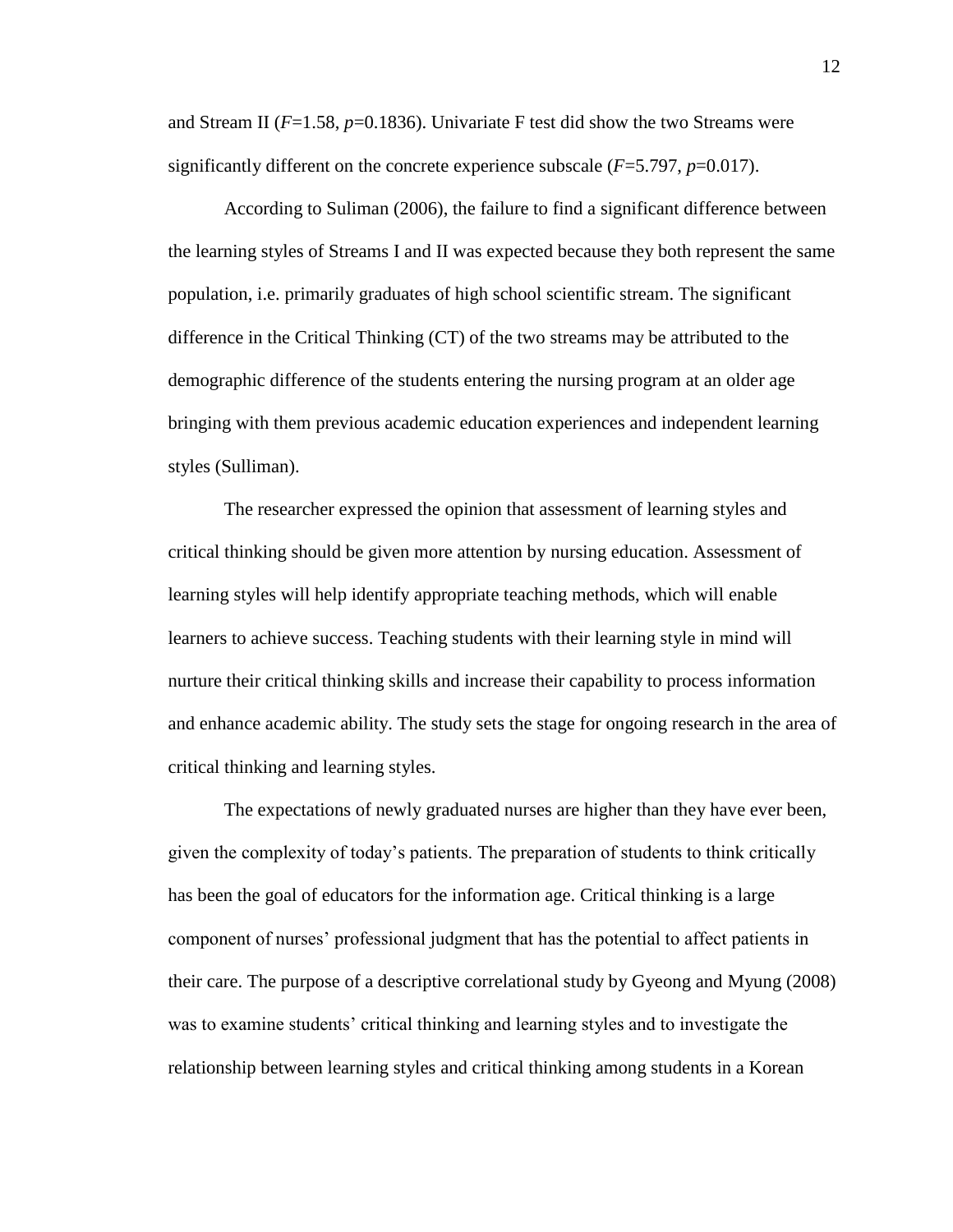baccalaureate nursing program. Understanding the link between learning style and critical thinking would enable the improvement of a curriculum that will help all styles of learners develop critical thinking skills.

Students were chosen from five different universities that were in a full time fouryear baccalaureate nursing programs to be the convenience sample *(n*=742) in the study. The participants were primarily female (97%) and were between 17-35 years of age. Of the sample, 19.4% (*n*=144) were in their first year, 29.6% (*n*=220) were in second year, 24.7% (*n*=183) were in third year, and 23.8% (*n*=177) were in the fourth year. Questionnaire packets were distributed to the students in class. The packets contained a consent form, a participant information sheet, Learning Style Inventory (LSI) and Critical Thinking Disposition Inventory (CTDI). The only specific inclusion criterion was full time student status. The LSI is a self-descriptive inventory designed to measure learning style constructs. There are nine sets of four adjectives that participants are asked to rank from being the most characteristic (4) to the least characteristic (1) of their learning style. Learning styles are categorized as accommodating, assimilating, converging and diverging. The CTDI is made up of 26 items. The 26 items represent three constructs: engagement, cognitive maturity and innovativeness (Gyeong & Myung, 2008).

The instruments were translated and re-translated by the two nursing professors involved in the study. One translated forward and the other translated back to ensure that the words were as precise as possible. To identify the differences in learning styles and critical thinking one-way ANOVA with the Scheffe post hoc analysis for assessing group differences was used. The Spearman rank difference correlation measurement was used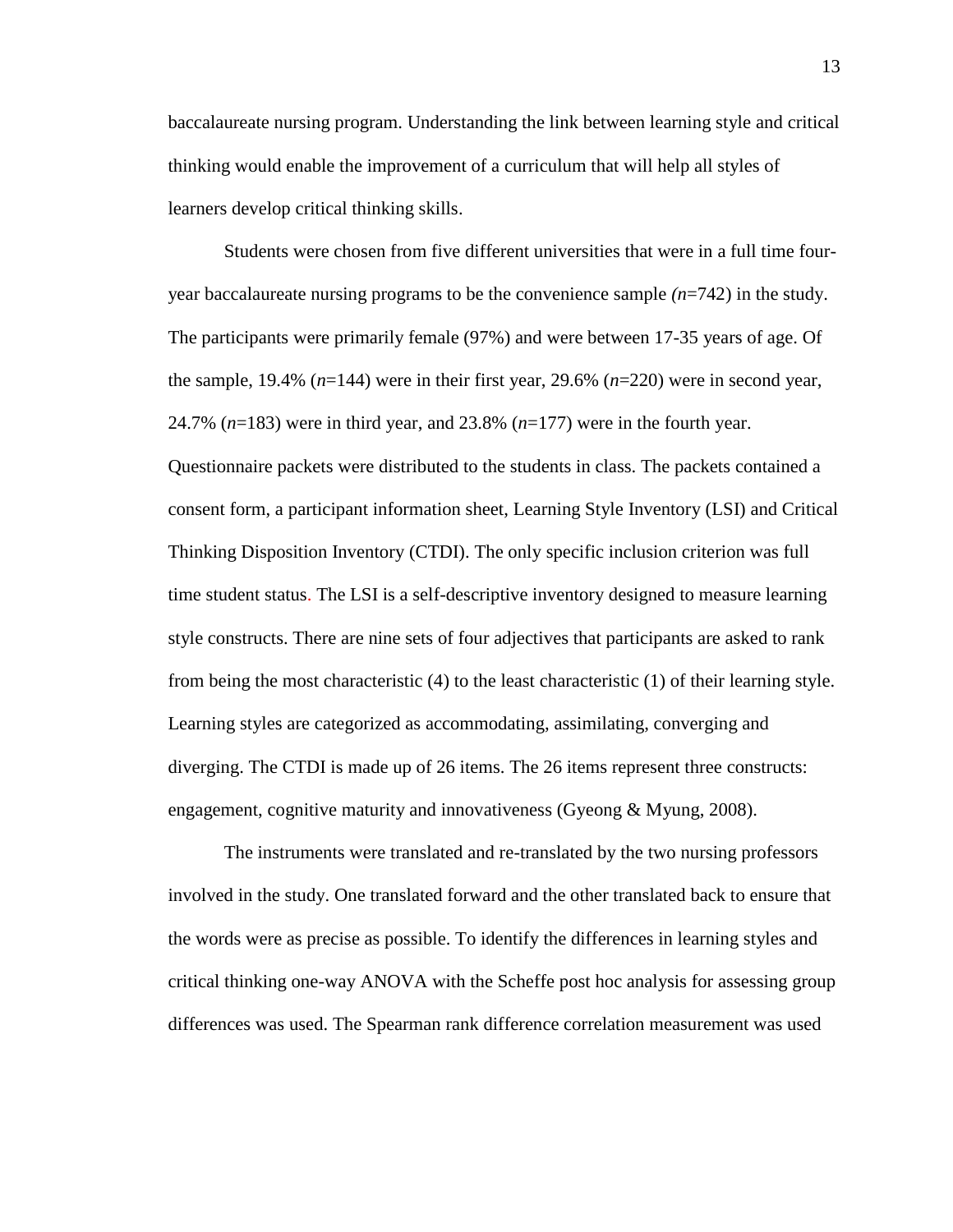to analyze relationships between critical thinking disposition and learning style (Gyeong & Myung, 2008).

The diverging style was the most common learning style for all but the fourth year students, who most commonly used an accommodating style. The level of critical thinking differed among learning styles and grades in the program. The diverging (75.11) group in a post hoc test had significantly lower overall critical thinking scores than the assimilating group scores (80.11) and converging (82.76) groups (*p*=0.001, *p*=0.002, *p*=0.001 respectively). The overall critical thinking scores for the converging learners group were significantly higher than the accommodating (77.89, *p*=.001) group. Critical thinking and engagement among fourth year students (78.75, 33.28) were higher than that of first year students (75.89, 31.65, *p*=0.045). (Gyeong & Myung, 2008)

The outcomes of this study by Gyeong and Myung (2008) have been helpful in understanding that there are different ranges of learning styles that exist within Korean nursing students. Results in the study showed that there was a lower number of students utilizing the assimilation or converging styles of learning. The students predominantly utilized accommodating and diverging learning styles. The authors recognized that nursing programs in Korea should focus on enhancing education programs to motivate learners in problem solving situations with their own unique style of learning. There were limitations of this study due to the students participating from five different universities. The curriculums from the different schools varied and provided different learning environments. This information could exert an influence on how the students utilized teaching styles. Nursing educators need to take into consideration when developing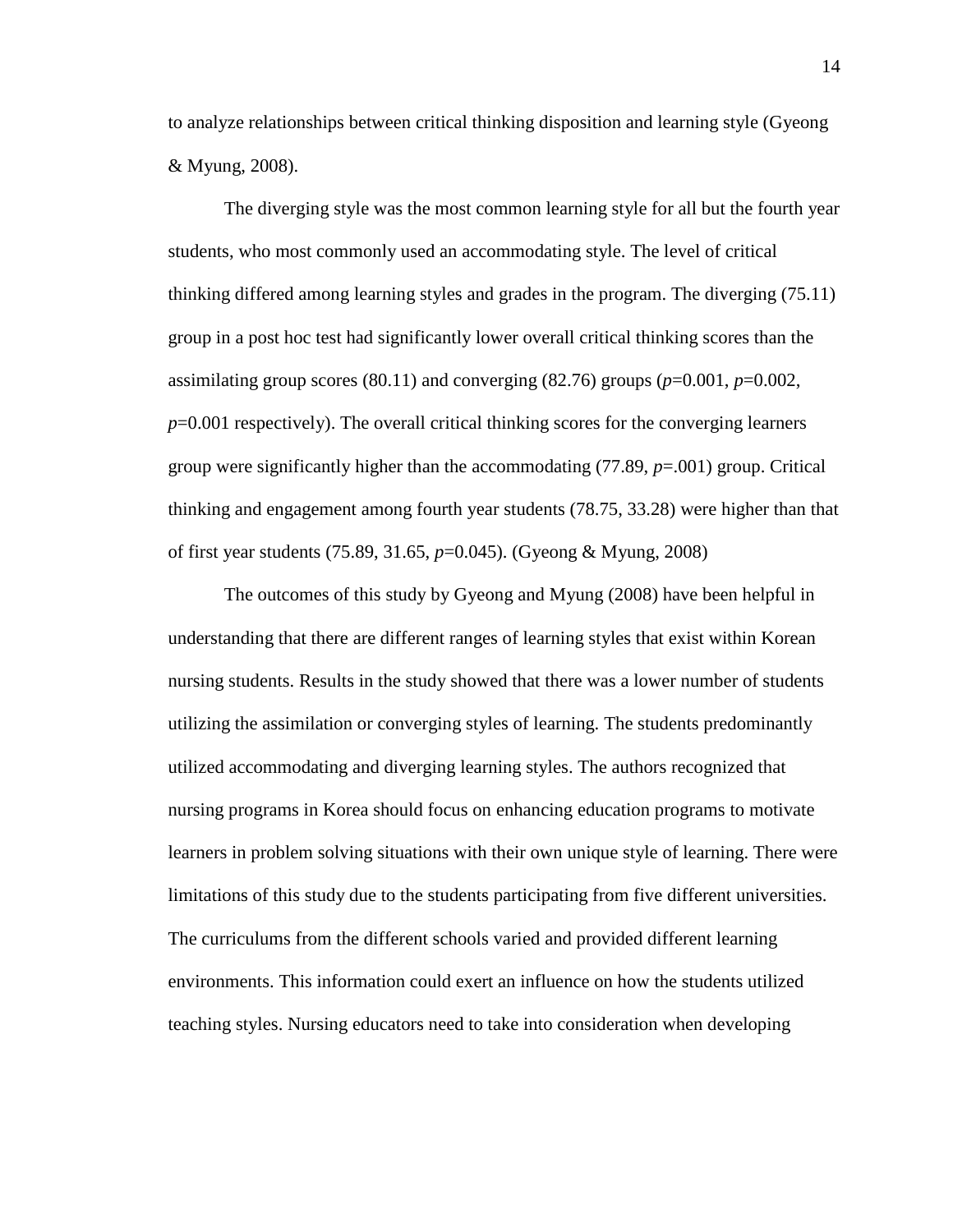curriculum that a variety of different learning styles may be needed to influence critical thinking.

# *Teaching Strategies and Critical Thinking*

According to Jones (2008), faculty at a nursing program in a New York City community college found that nursing students were lacking critical analysis, problem solving and decision-making skills, and the ability to apply theory into practice. The faculty agreed to institute problem-based learning (PBL) as a teaching strategy in the clinical area and explore its impact on the development of critical thinking and communication skills. The purpose of this study was to answer two research questions. First, does the use of PBL as a teaching strategy in the clinical area in an associate degree nursing education program result in the development of higher levels of critical thinking? Second, does the use of PBL result in the development of improved communication skills in nursing students?

The sample for this study conducted by Jones (2008) consisted of 60 second-year nursing students enrolled in the maternal-newborn nursing course at an associate degree community college in New York. A quasi-experimental, posttest design with control and intervention groups was used. Participants were all on a volunteer basis and were asked to keep a reflective journal through the experience. A coin was flipped as to who was doing clinical time on Mondays and Tuesdays versus Thursdays and Fridays. This group was assigned as the control group. Participants who had clinical time on Thursdays and Fridays were assigned to the PBL experimental group. Each group had 30 participants.

Three instruments were utilized in the study. One instrument used was care plans (including data collection, nursing diagnosis, assessment, planning, implementation, and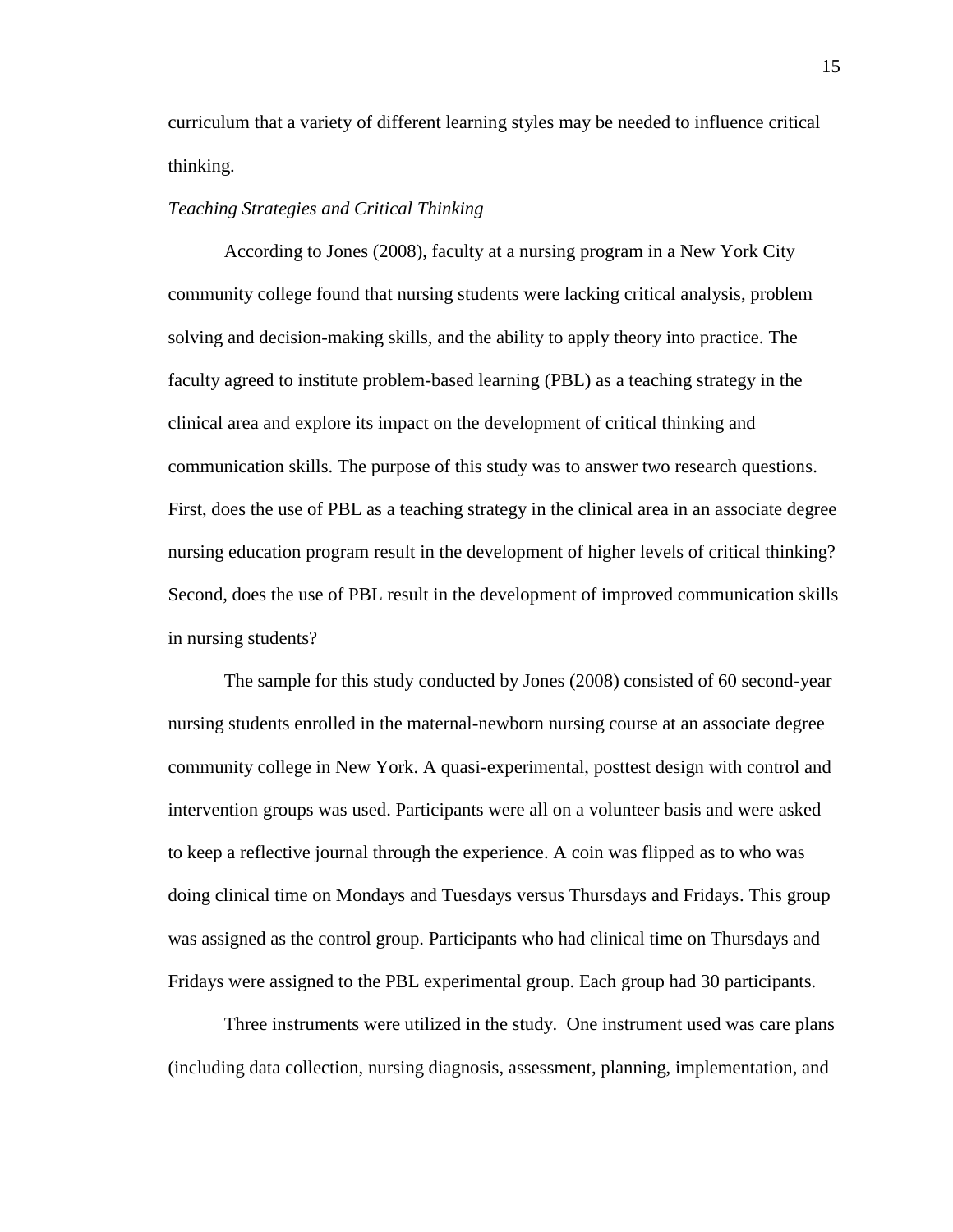evaluation) graded to assess critical thinking using the six levels of Bloom's taxonomy of the cognitive learning domain. A second instrument evaluated participants' communication interactions with staff, fellow students and faculty including both written and oral observed by the facilitator. Interactions were scored using Bloom's taxonomy. The third instrument was the participants' reflective journals of experiences and perceptions regarding critical analysis of their self-awareness utilizing the PBL process viewed by the facilitator. For both groups, care plans and communication interactions were evaluated at the beginning of the semester and at the end of the semester for comparison using Bloom's cognitive and affective learning domains. Only students in the experimental groups were asked to journal experiences and thoughts (Jones, 2008).

During week three, the experimental group had a preconference with the facilitator explaining the PBL process and strategies. At the end of each session, the participants were asked to clarify plans by (a) identifying all the issues arising from the hypothesis, (b) creating a list of tasks for the next session, and (c) prioritizing issues all students should tackle. Each participant had to decide how to critically think about his/her learning needs (Jones, 2008).

Descriptive and inferential statistical analysis was carried out using the Statistical Package for Social Science (SPSS), version 11. Reflective journal entries were categorized by common themes amongst the students. The PBL research had 100 percent participation (Jones, 2008).

The control group and PBL group did not differ significantly by gender or age. Critical thinking and communication scores also did not differ significantly. Both groups showed improvement over the semester. The intervention group demonstrated a highly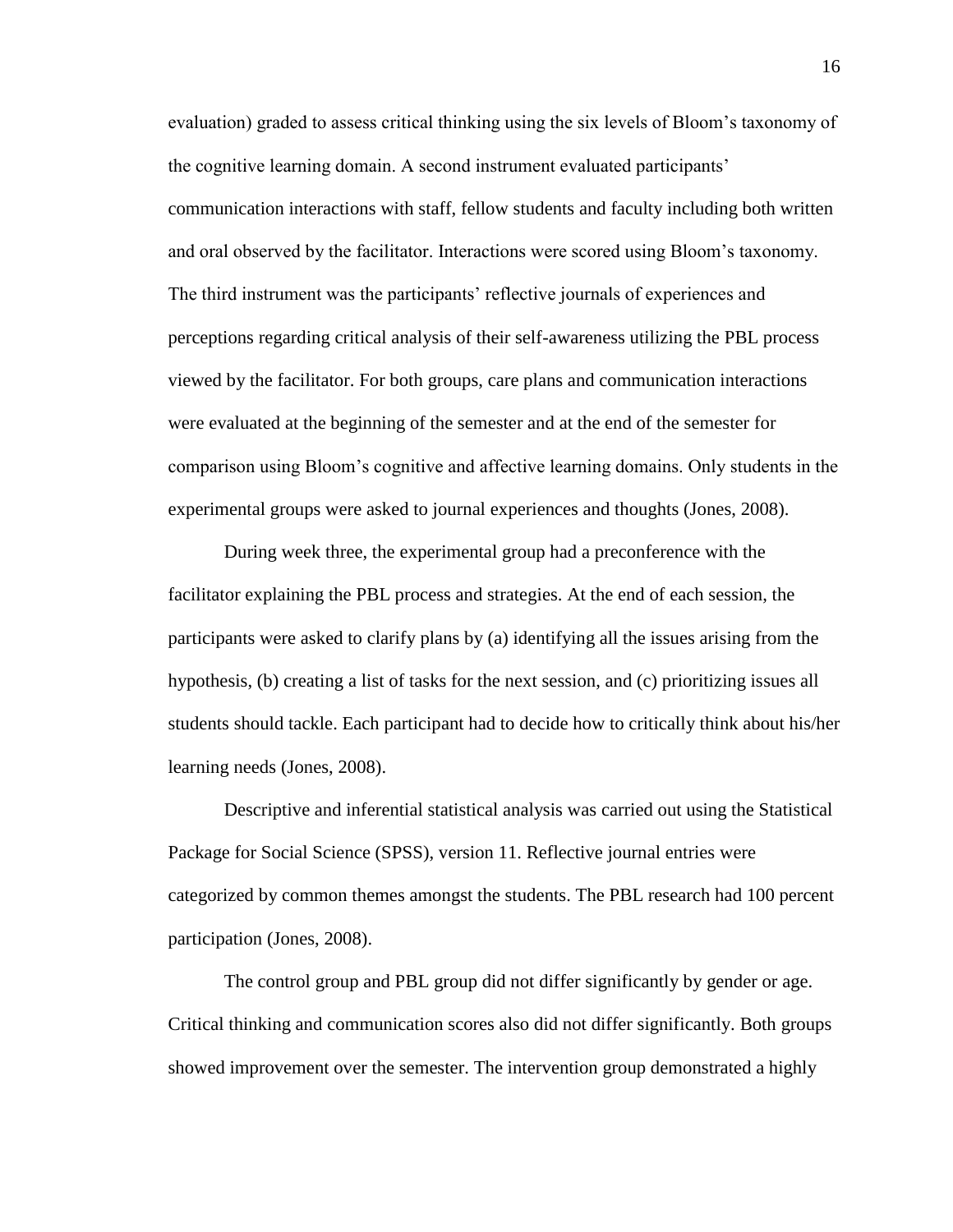significant increase in critical thinking and communication levels compared with the control group  $(p<0.000)$  at the end of the semester. Twenty-eight students  $(93.33\%)$  in the intervention group found the journal entries were useful. Twenty-nine participants in the same group felt the PBL teaching strategy was more relaxing and intimate than lectures in a large class setting. The intervention group participants felt less embarrassed about asking questions or giving personal opinions. Most agreed that PBL assisted learning. Seventy percent of the group felt they had learned more from a group experience rather than an individualized study plan (Jones, 2008).

Generalizations of findings were limited. The study by Jones (2008) took place in one community college with one facilitator who was not blinded to the intervention. The researcher recommended that further research be conducted over several semesters with several colleges. Problem based learning appears to offer a way to encourage and support the students' efforts for developing critical thinking skills and improvement of communication skills. The PBL teaching strategy appears to be an alternate way of preparing nursing students to meet the needs of patients in a complex healthcare environment.

Meaningful learning involves the assimilation of new concepts and ideas with a learner's previous experience (Wheeler & Collins, 2003). This type of learning is necessary for the development of problem solving and critical thinking. Nurse educators seek teaching strategies, such as concept mapping, to facilitate meaningful learning. The purpose of this study was to examine the effectiveness of concept mapping as a strategy to help students develop critical thinking skills. The framework was based on the assimilation theory outlined in Ausubel (1968). Ausubel differentiated between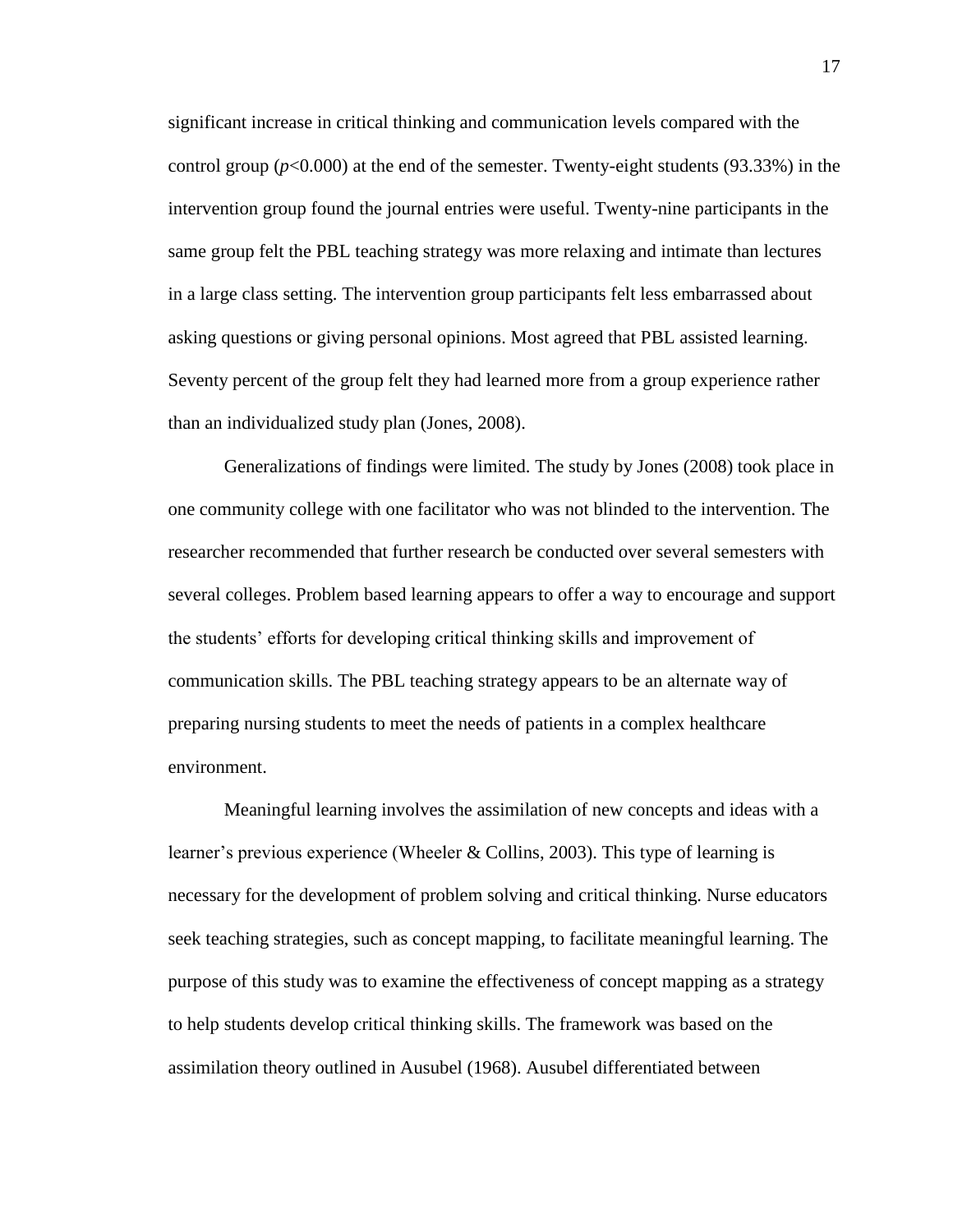knowledge acquisition through reception and discovery learning, and knowledge acquisition through rote and meaningful learning.

The study by Wheeler and Collins (2003) used a quasi-experimental, posttest design. The participants were nursing students in the first semester of their junior year of school. The experimental group utilized concept mapping to prepare for clinical experiences and the control group did not. All sophomore nursing students were eligible and invited to participate for the following year. The concept mapping procedure was introduced as part of the orientation process for the junior-level Adult Health course and one section of the Pediatric Nursing course. Ages of subjects ranged from 20-44 with almost two thirds of the sample under 22 years old. Female participants accounted for 95% of the sample. All students had completed enough courses to begin the junior year of the nursing program. Thirty-two students who had no experience with concept mapping served as the control group out of the total 76 students.

A demographic questionnaire developed for the study was used to determine age, sex, level of education and previous use of concept mapping. The California Critical Thinking Skills Test (CCTST) was used to measure critical thinking skills for both the control and experimental groups. Internal consistencies were computed for the CCTST using the Kuder-Richardson 20 (KR-20) and determined acceptable for an instrument of this type (Form  $A = .70$ ; Form  $B = .71$ ). Face validity of the CCTST has been established through comments of test takers and by assessing the questions. Construct validity was supported by inclusion of test items that reflected the definition of critical thinking by the Delphi study. Construct validity has also been confirmed by and posttest experiments, which showed improved critical thinking skills in individuals who completed a critical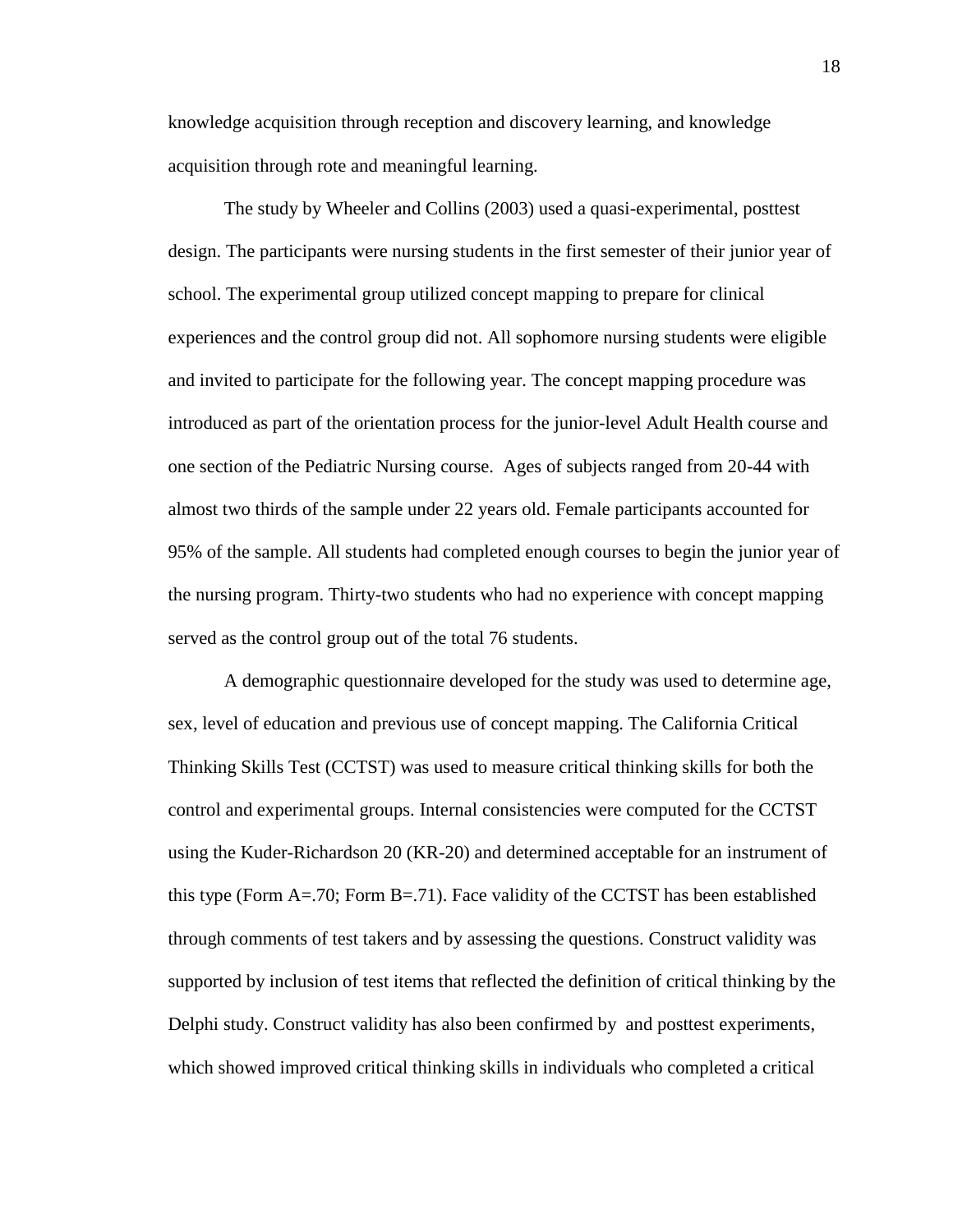thinking course compared to those who had never taken a CT course (Wheeler & Collins, 2003).

With respect to the CCTST, a significant difference  $(p<0.05)$  was found between the mean and posttest scores and each subscale between the two groups. Post hoc tests found differences between the groups to be insignificant. The experimental group scores improved significantly  $(p<0.05)$  on the CCTST overall score and the analysis and evaluation subscales while the control group score improved significantly only on the evaluation subscale and declined significantly on the inference subscale (Wheeler & Collins, 2003).

The findings of Wheeler and Collin's (2003) study suggested that concept mapping was an effective means of promoting meaningful learning and improving critical thinking skills in nursing students. The authors suggested concept mapping should be considered an effective strategy to develop and measure critical thinking skills of students. Because there has been little research to examine the use of concept mapping as a means to assist students to develop critical thinking skills, the authors recommended further study.

There are many platforms of learning through reflection that suggest group discussion will assist in the development of the higher levels of reflective activity. The methods for promoting reflection at different stages of learning are discussed but there is less detail given on how the process is facilitated as students progress to a higher level of thinking. Platzer, Blake, and Ashford (2000) wanted to identify how reflective thinking is developed. The purpose of their study was to determine if critical thinking skills could increase through use of discussions in a reflective group process. According to the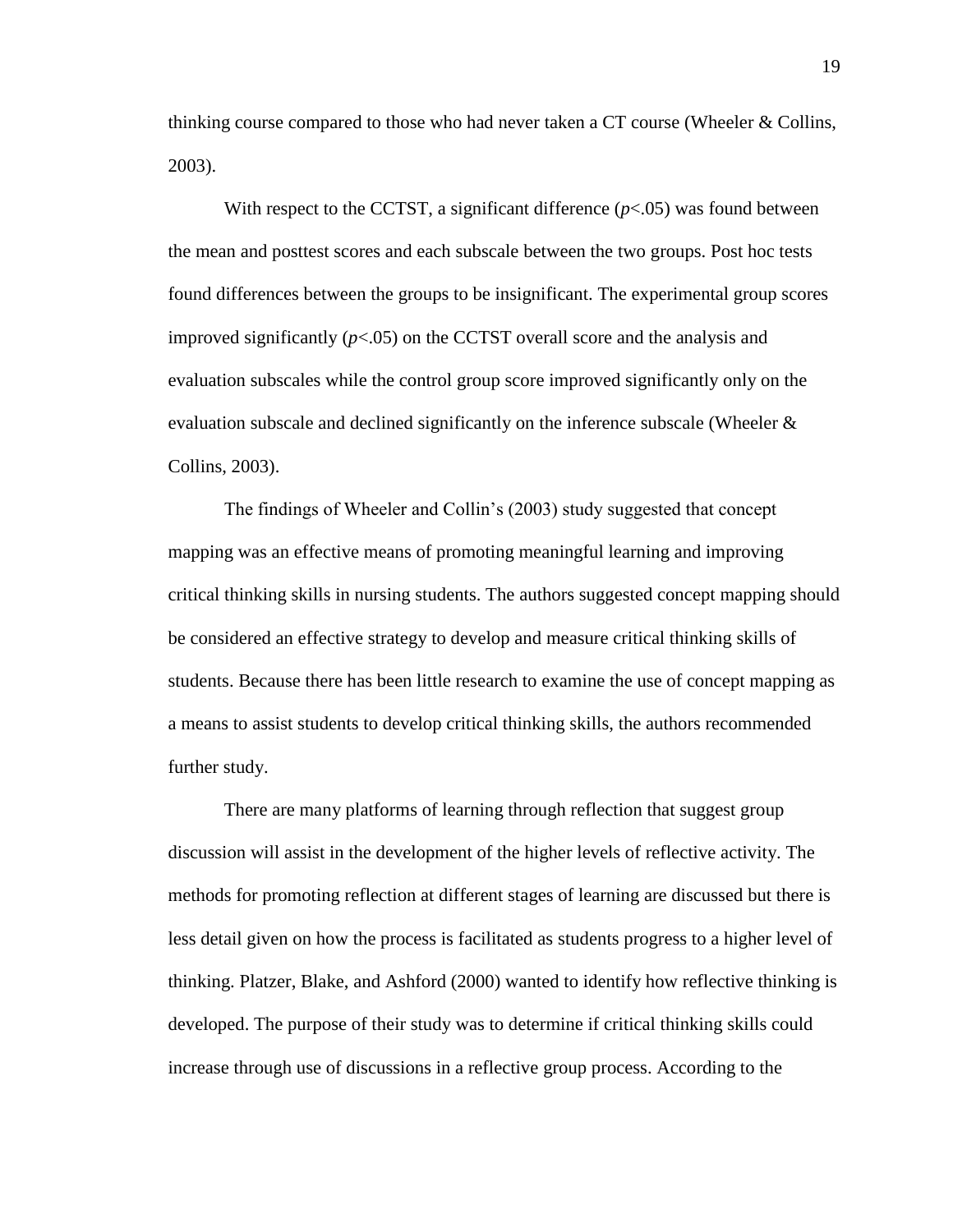authors, students are to learn more than empirical knowledge and technical aspects of their work. This is where most professional teaching and assessment is focused. The descriptive study design using phenomenological interviews was based on Mezirow's transformative learning theory. The transformative theory describes a learning process of becoming critically aware of one's own tacit assumptions and expectations of those of others and assessing their relevance for making an interpretation.

Two cohorts of a total of 30 students were followed through their second year of study in a part-time Diploma Program for Professional Studies in Nursing in a college of higher education in the south of England. There were four groups over the two years of study with between 6 and 10 members and one or two facilitators. The authors did not identify how the four groups were decided. The attendance at the group sessions was voluntary as was any participation in the research interviews, which were carried out when the students had completed their program. The groups were not forced to have a specific agenda when they met. The purpose was to share and explore their own practice. All four groups participated in the sessions. In the group session, students provided personal views and experiences of their practice to give support and validation. Each of the students participated in an in-depth qualitative interview about his/her experience. Individual interviews and group sessions were audio recorded and transcribed. They were then analyzed using a qualitative software analysis package (QSR NUD-IST version 3). The data were then coded and categorized as themes emerged. The main issues to emerge were barriers to reflective learning and factors, which facilitated learning and changes in attitudes and practice (Platzer, et al., 2000).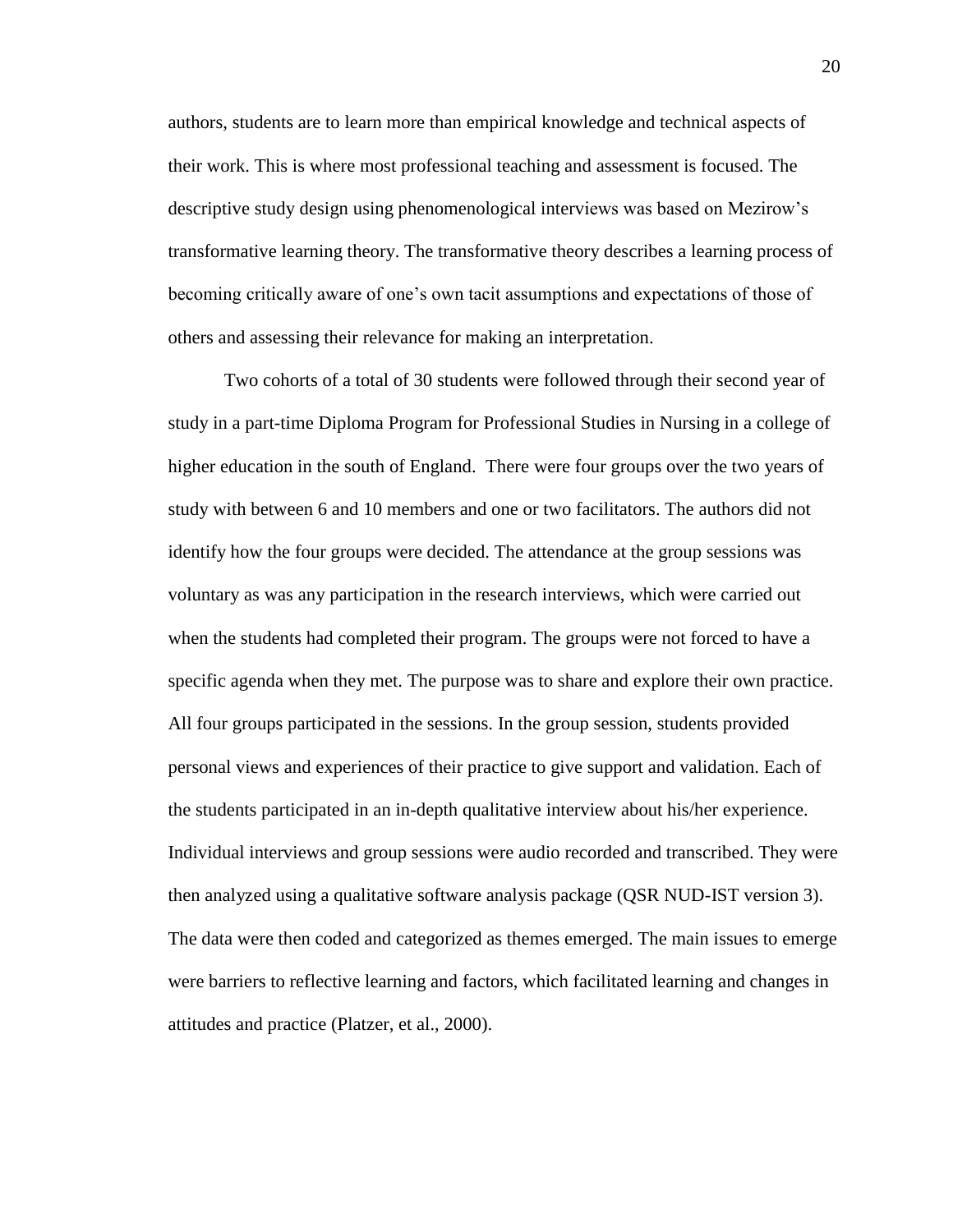The ability to tolerate the perspectives of others demonstrated critical reflection, which enabled students to undergo the perspective transformation that is required to deal with others in a fair and equitable manner. The program of study within a culture of higher education enabled some of the students to develop their critical thinking and professionalism. The observational data suggested that the true potential of such learning was not always met. There were barriers and great resistance amongst many of the students. Examples of these barriers included stalling, backsliding, self-deception and failure. The researchers suggested nurse educators meet to find ways of overcoming all of the barriers. It would seem that the whole program of study within a culture of higher education enabled some of the students to develop their critical thinking and professionalism, and that the reflective practice groups made a powerful contribution to this process. Despite the barriers, Platzer, et al. (2000) found the information to be encouraging. They were able to identify radical developments for some students within the constraints. The challenge for future research is to identify ways of overcoming the barriers so that more students can benefit from reflective groups.

Many authors have underscored the need for nurses to be able to think critically in order to use appropriate knowledge and skilled judgments in delivering patient care (Khosravani, Manoochehri, & Memarian, 2005). The importance of critical thinking skills has driven educational programs to be evaluated on the development of skills related to this sort of thinking. The purpose of a study by Khorsravani, et al. was to determine the effects of group dynamic sessions on critical thinking skills of baccalaureate nursing students. The research was to identify whether students could develop critical thinking abilities after participating in these types of sessions as a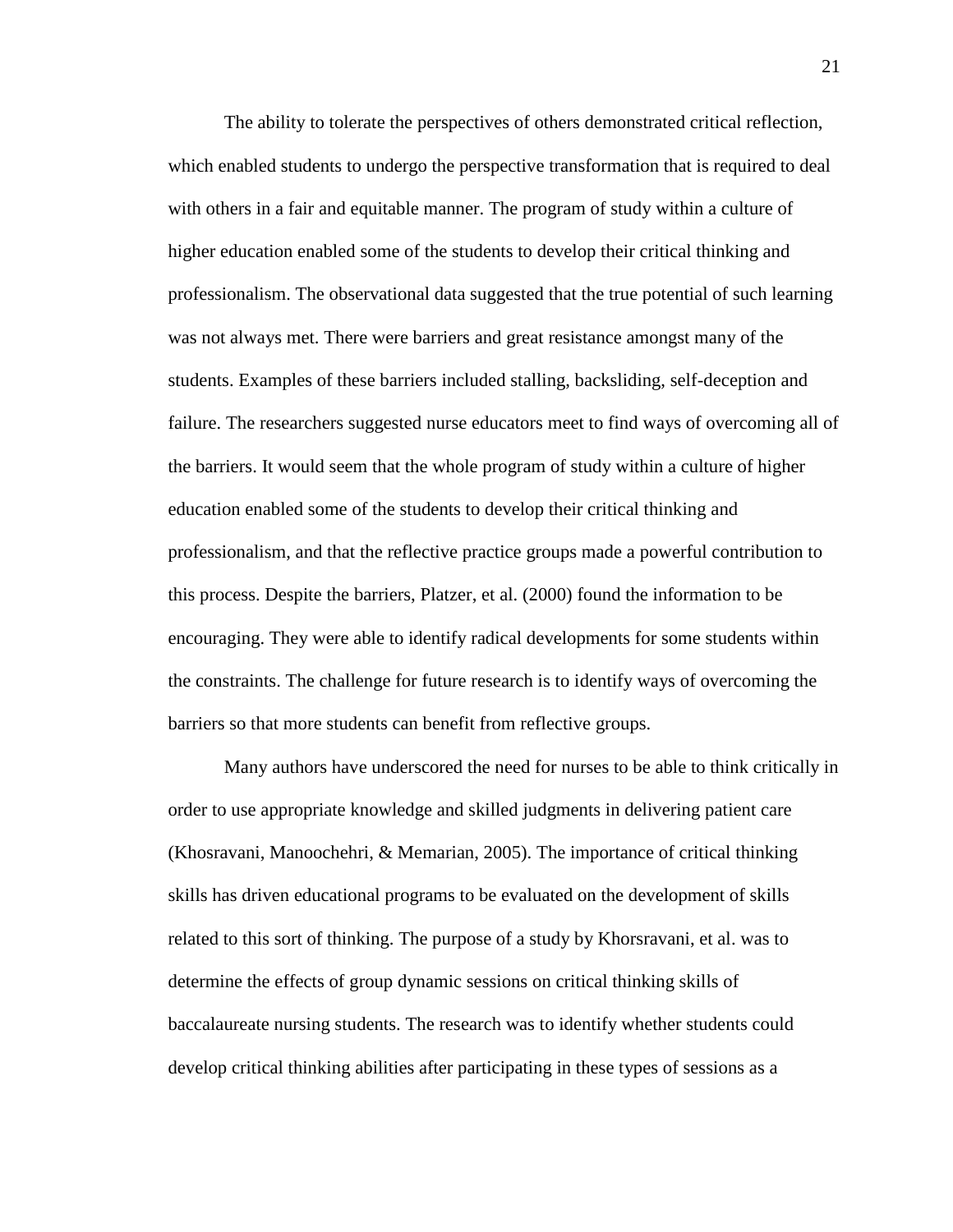teaching strategy. The conceptual framework was based on definitions of critical thinking and group dynamics.

The participants of the study consisted of 60 senior nursing students in midwifery programs that were randomly divided into two equal control and experimental groups. The participants in the study were between 22 and 24 years of age with similar educational records and were matched according to age and gender. The majority of the students were female and unmarried with no occupation or experience at group work. They mostly lived with their parents. No students were excluded from the experiment. It was not identified in the research article the type of learning method for the control group (Khorsravani, et al., 2005).

A questionnaire consisting of 12 questions and four clinical report forms to evaluate critical thinking skills were used for data collection. The clinical forms used were designed around the nursing process (assessment, diagnosis, planning, and evaluation). Validity of the questionnaire was determined by content validity and internal reliability was measured by internal consistency (internal consistency: 99.95). To identify reliability in rating, an inter rater reliability was measure (inter rater reliability: 0.88) (Khosravani, et.al., 2005).

The groups were further divided into subgroups who attended discussion and training sessions on concepts two days a week. A leader proposed a topic of discussion related to the roles of the community health nurse in which the students (experimental group) were to identify the likely problems and appropriate solutions. They were to also support their reasons or arguments. The control group completed their forms without discussion in a group setting. A Chi square and Mann-Whitney test revealed no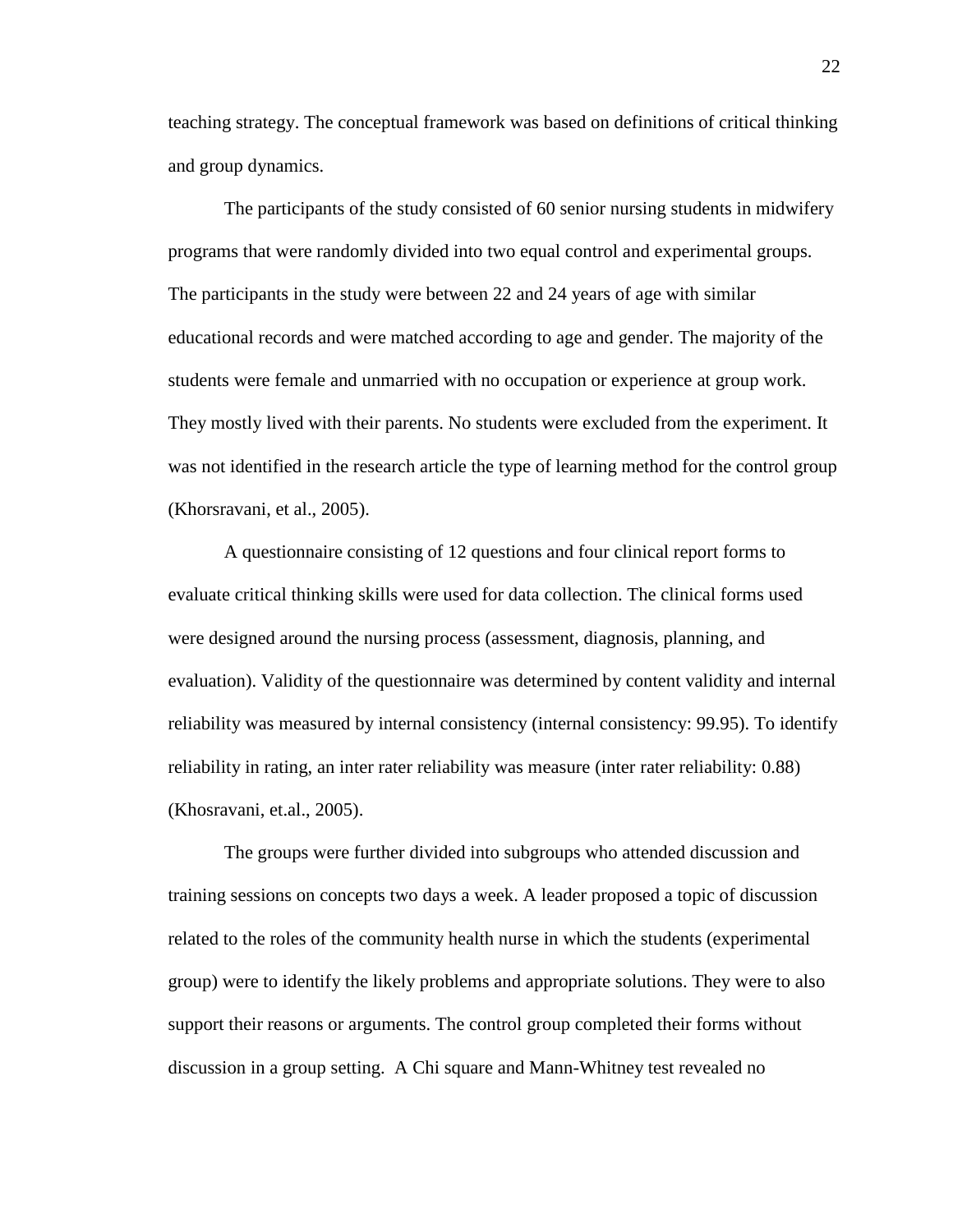significant difference between the two groups with respect to the aforementioned variables as well as age and academic standing  $(p<.05)$ . The total scores of critical thinking between the two groups, experimental and control showed significant differences verified by a paired *t*-test (*p*=0.0001) (Khosravani, et al., 2005).

Khosravani, et al. (2005) concluded that the more educators provide scenes such as group dynamic sessions for better and deeper thinking, the better learners can understand and analyze phenomena in the surrounding world to be better critical thinkers. New methods should be applied to nursing education to generate nurses with powerful judgment and, therefore, skillful practice. Students in nursing programs are challenged to think in ways that will prepare them to work in the world of health care that is complex and ever-changing. One aim of nursing education is to enable students to develop critical thinking skills. Clinical practice increases nursing students' knowledge and nursing skills. The clinical experience is a significant part of the nursing students' education. Clinical teaching as well as classroom teaching can affect students' outcomes in the post-school work environment.

The aim of the study by Hsu (2007) was to explore nurse educators' perceptions regarding clinical post-conferences. Additional aims included the exploration of interaction characteristics between faculty and students. A qualitative study design that adopted participant observation, taped transcripts and field notes was applied with the aid of faculty members and students. Open ended questionnaires were created to trigger critical reflection on the clinical environment.

The sample for this study consisted of 10 nurse educators with Master's degrees that were instructors in a nursing program at a college in Taiwan. The school was a two-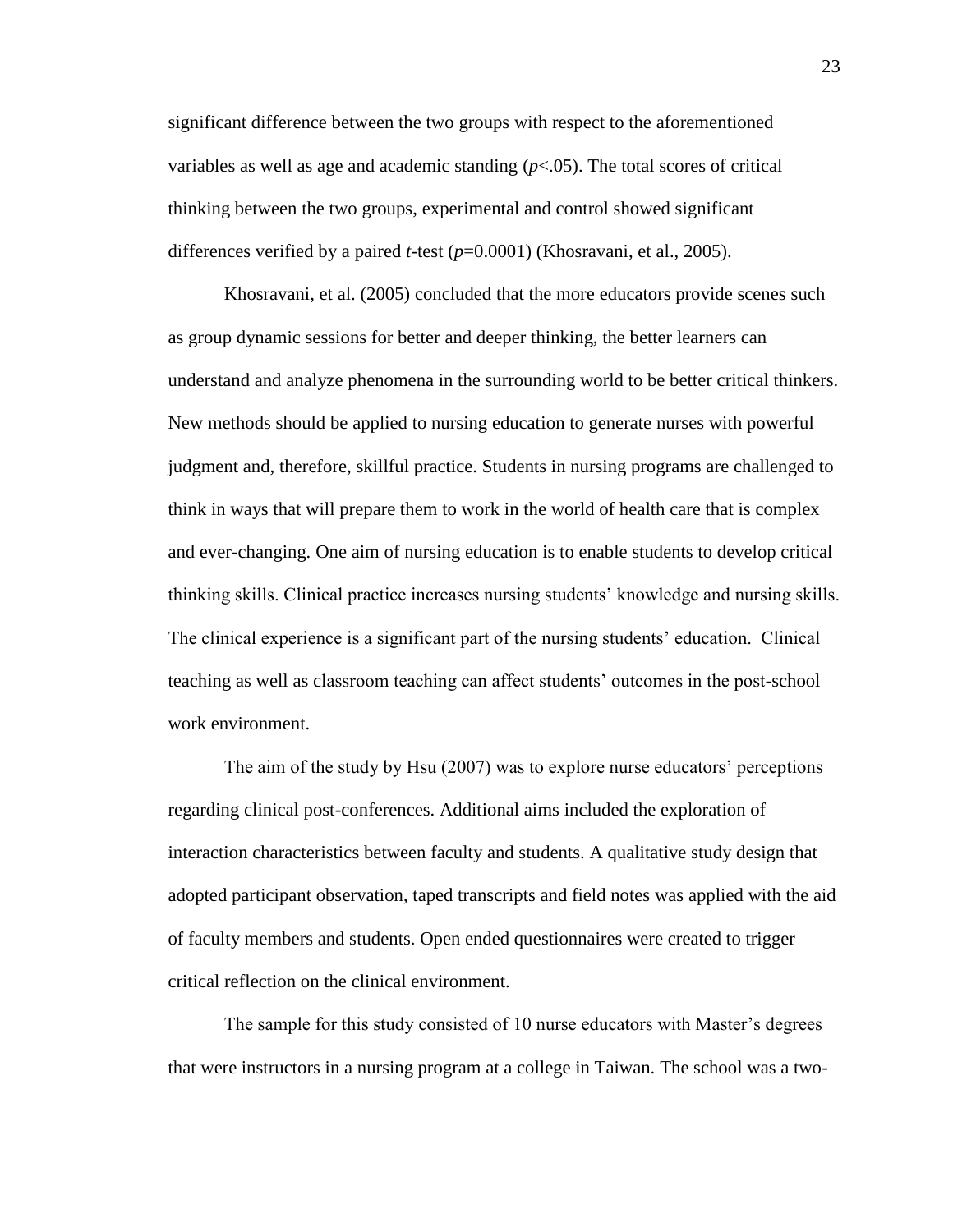year program for students with a high school diploma seeking to become a Licensed Practical Nurse (LPN) before attending nursing college. Students had to participate in 20 credits of clinical practice experiences. The students were required to take 12 credits of nursing practicum. The practicum was divided into three parts. In this study, nurse educators taught 10 students enrolled in nursing Practicum 1 in the med-surgical ward of a hospital for about four weeks. Each educator was observed by the researcher and one other observer twice during regularly scheduled clinical teaching times. A total of 20 clinical post-conferences, two conferences per teacher were observed. The postconference was at the end of the student nurse shift to share experiences, debrief and ask questions. The post-conference usually lasted for about one hour. The only stated inclusion criterion was being a nursing instructor in the Practicum 1 course (Hsu, 2007).

The Non-Numerical Unstructured Data Indexing Searching and Theory-building (NUDIST) qualitative software was utilized for data analysis. This software is designed for the storage, coding, analysis and retrieval of text. Searching and Theory building also provided each item to be coded to a number of nodes that provided flexibility to construct categories. To strengthen the validity of the study, the researcher and additional observer worked together in open discussion through the whole research process. Inter-rater reliability was calculated to estimate the degree of agreement between the two raters on four page transcript segments. Inter-rater reliability was established at 85-93% by comparing data, data reduction products and process notes (Hsu, 2007).

The first goal was to investigate what the ideal clinical post-conference looked like in the nurse educator's mind. Seven of the instructors believed effective learning and discussion surrounding the topic of the day were vital for an ideal clinical conference.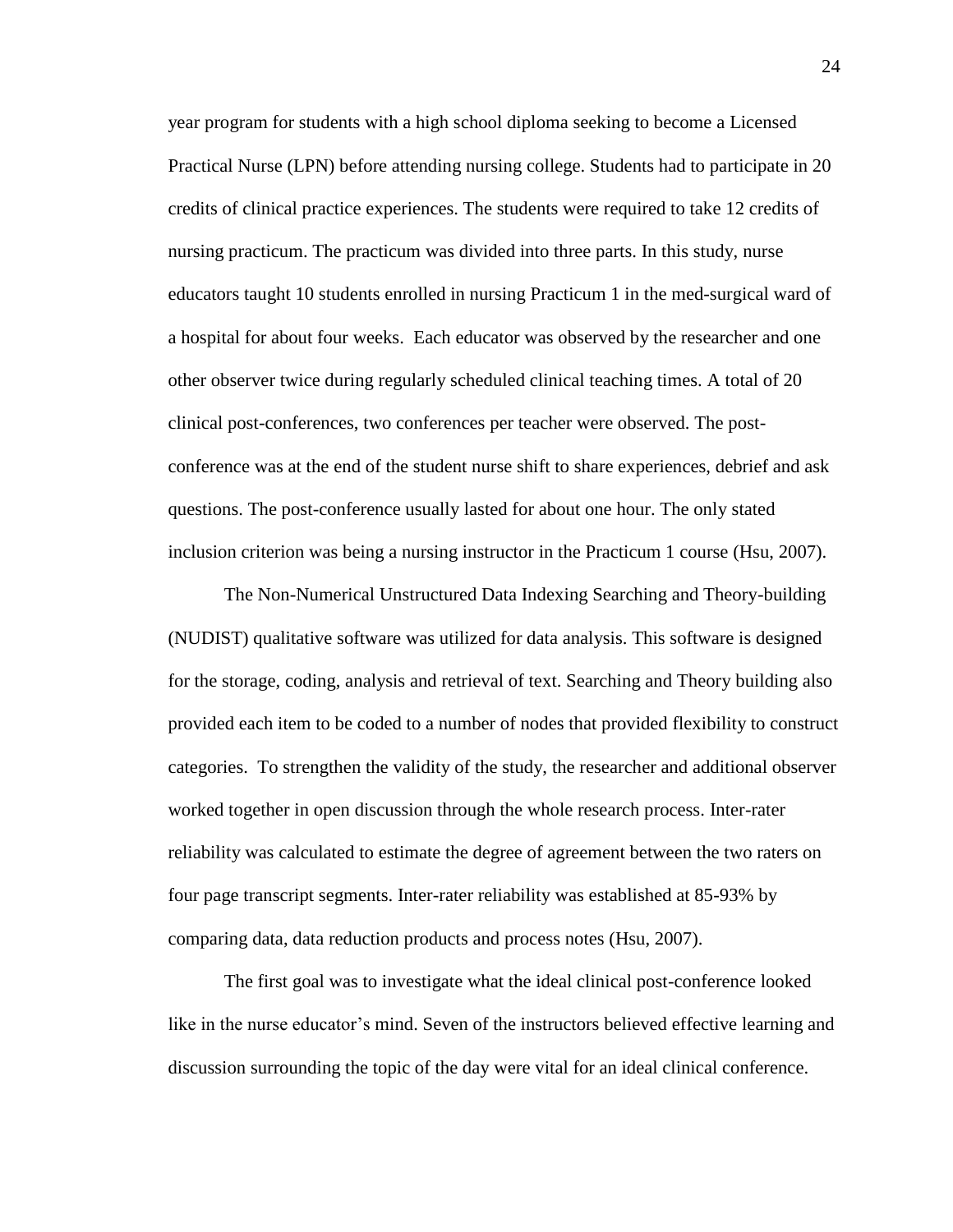The study found that the nurse educators tended to emphasize discussion of clinical experiences as well as assignments most often. An influencing factor was that the instructors did not understand the patient's condition well and only asked theoretical questions, not practical ones. Only a few educators led discussions in which theory was applied to practice. When they became more familiar with clinical situations, they were able to reflect on their experiences in a more effective way and make direct connections between theory and practice. Findings indicated that lower-level questions (knowledge and comprehensive questions) were mostly asked by faculty members during post clinical conferences. The most frequently used guideline was task orientation, which was related to practice goal and was found in discussions of assignments, reading reports, role plays and student evaluations (Hsu, 2007).

Hsu (2007) suggested that educators should receive regular training to improve professional expertise and to help find better ways of motivating students during the learning process. Clinical conferences have been found to include cognitive, affective and behavioral learning. A conference session provides a time in which a student can exercise reflective skills. Post conferences may be used to assess critical thinking abilities and skills in analyzing significant incidents in practice in a group format. It is essential for nurse educators to promote post conferences to assist students in applying theoretical knowledge in to practical situations enhance problem solving abilities.

Critical thinking skills are essential for nurses to function in increasingly complex and technology laden health care environments. Nursing education must prepare nurses to possess critical thinking skills necessary for effective critical judgment (Beckie, et al., 2001). Revision of nursing curriculum may assist educators to better prepare nurses.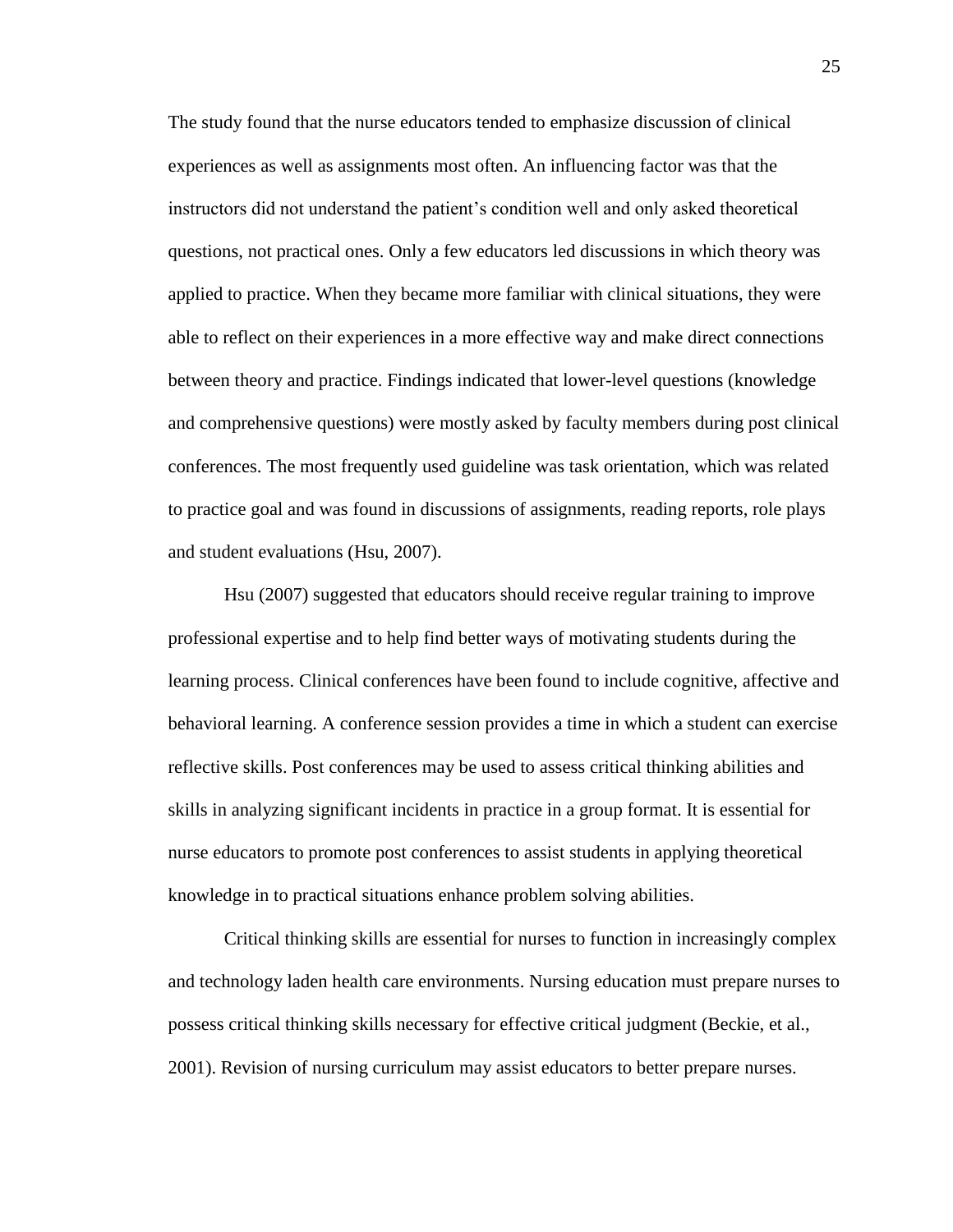Research is limited with respect to the effects of curriculum revision and whether or not it has an impact on critical thinking skills of nursing students. The purpose of a study by Beckie, et al. was to evaluate whether critical thinking skills were attained by nursing students as measured by the California Critical Thinking Skills Test (CCTST) before and after revision of the curriculum. The conceptual framework of this study was inferred to include the concept of critical thinking skills as measured by the CCTST.

The study utilized a posttest, nonequivalent control group longitudinal design. Groups consisted of naturally assembled classes of nursing students. The control group completed the baccalaureate curriculum before revision. The experimental groups were the first two classes to complete the revised baccalaureate curriculum. The study was completed at a central Florida college. The students were non-licensed baccalaureate nursing students in their junior year. Students who were participants in the study completed a test booklet and demographic questionnaire that indicated consent. Participation was on a volunteer basis and all information was confidential. Codes were given to the students to provide anonymity. Cohorts 1, 2, and 3 were largely female and with average ages of 24.6, 25.8 and 26.4 respectively. The majority of participants in all cohorts were single (66.3%) and Caucasian (72%) (Beckie, et al., 2001).

With a longitudinal design, students entering the basic baccalaureate nursing program were given the CCTST at three different times. The participants initially took the CCTST at the beginning of the program (beginning of the junior year), midpoint (beginning of senior year) and at exit (graduation). Internal consistency reliability estimates (Kuder Richardson-20) computed separately by and posttest for the 34 item instrument ranges from 0.68-0.70. A demographic data form developed for the study, was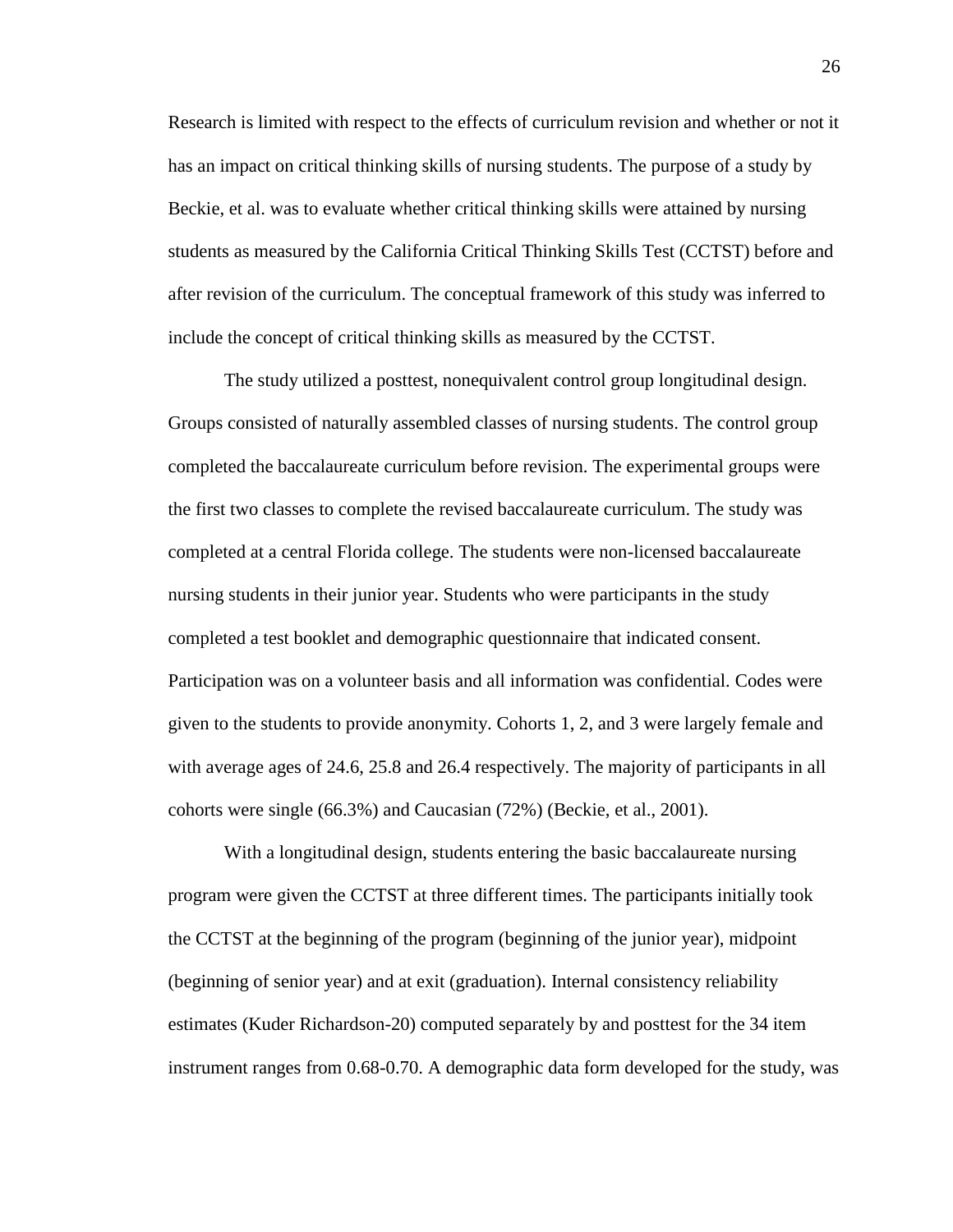used to collect information related to gender, race, marital status, employment status, and prior instruction related to critical thinking (Beckie, et al., 2001).

A repeated measures ANOVA was used to analyze the data for differences in critical thinking skills between students of the former curriculum and the revised curriculum emphasizing critical thinking as measured by the CCTST. Cronbach alpha internal consistency reliabilities on the CCTST total scores for each test and each cohort ranged from 0.55 to 0.83. Cohorts 1, 2, and 3 had statistically significant differences on the total CCTST score  $(F=10.04, p<0.01)$ . After removing the effects of repeated testing, Cohort 2 demonstrated statistically higher scores compared with Cohort 1 on the total CCTST. As Cohort 2 improved dramatically on both total CCTST scores and all subscale scores, there did appear to be a correlation between the changes in curriculum and improved critical thinking skills in the students. Cohort 3, the second class to experience the revised curriculum, failed to demonstrate improved critical thinking skills over time. The authors considered that significant life transitions unique to Cohort 3 may have affected this outcome. The students in Cohort 3 knew there was no direct impact on their grades after completing these tests. The students in this group found the CCTST to be cognitively challenging, and some tended to have little motivation to complete the test within the time allotted. In general, the authors found that the test was taken more seriously by juniors than seniors due to the fact they had other areas of focus. Seniors were distracted by graduation, work and preparing for the NCLEX (Beckie et al., 2001).

Changes in instruction and education are necessary to move from rote memorization to effective critical thinking (Beckie et al., 2001). Research is limited with respect to the effects of curriculum revision and whether or not it has an impact on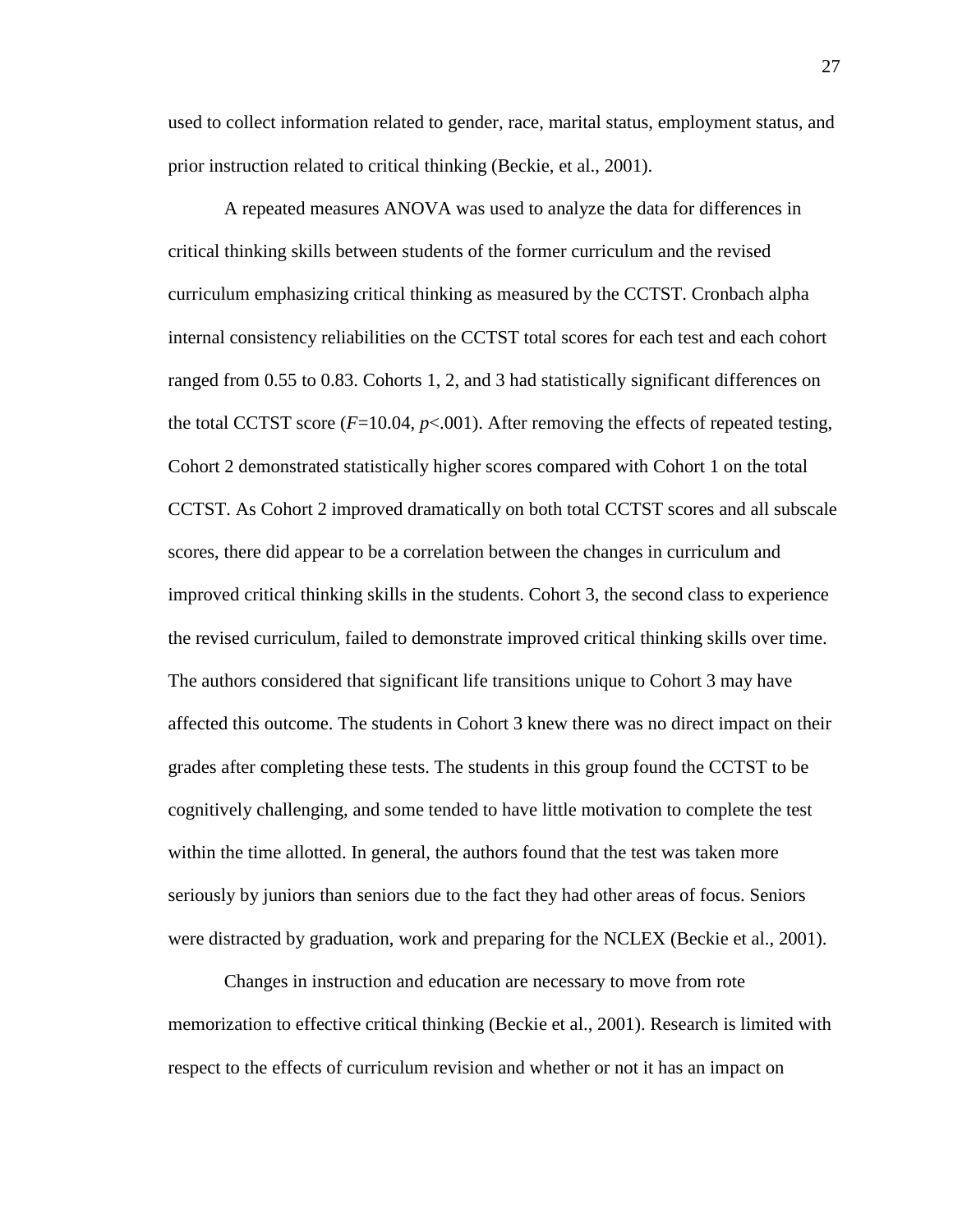critical thinking skills in nursing students. Standardized testing is best if it is supplemented with other evaluation methods to assess critical thinking ability. The use of the CCTST may need to be supplemented with other tools, perhaps more nursing focused (Beckie, et al., 2001).

#### *Ongoing Critical Thinking Development*

Critical thinking dispositions and skills are essential to new graduate nurses. The nursing field has required nurses to be more efficient and faster thinkers. Nursing education has taken a closer look at the relationship of critical thinking skills (CTS) and critical thinking dispositions (CTD) as part of their curriculum. The purpose of this study by Profetto-McGrath (2003) was to look further into the CTS and CTD of students enrolled in a four-year baccalaureate program. The study utilized a non-experimental cross-sectional design. This type of study allowed for simultaneous collection and examination of data from four cohorts of students enrolled in a baccalaureate program. Students involved in the study were in various years of study from the first to the fourth year in the program.

Students participated on a volunteer position. Participants in the study totaled 228 (35%) of the 649 full time undergraduate students at a university in Western Canada. Inclusion criteria for the students involved age, gender and level of academic preparation. There were no specific exclusion criteria noted. Signed, informed consent was obtained from each student prior to the administration of the tests. The mean age of participants was 22.6 years. One hundred and three nursing students (45%) reported only high school education prior to the baccalaureate program. Sixty-five (29%) reported they had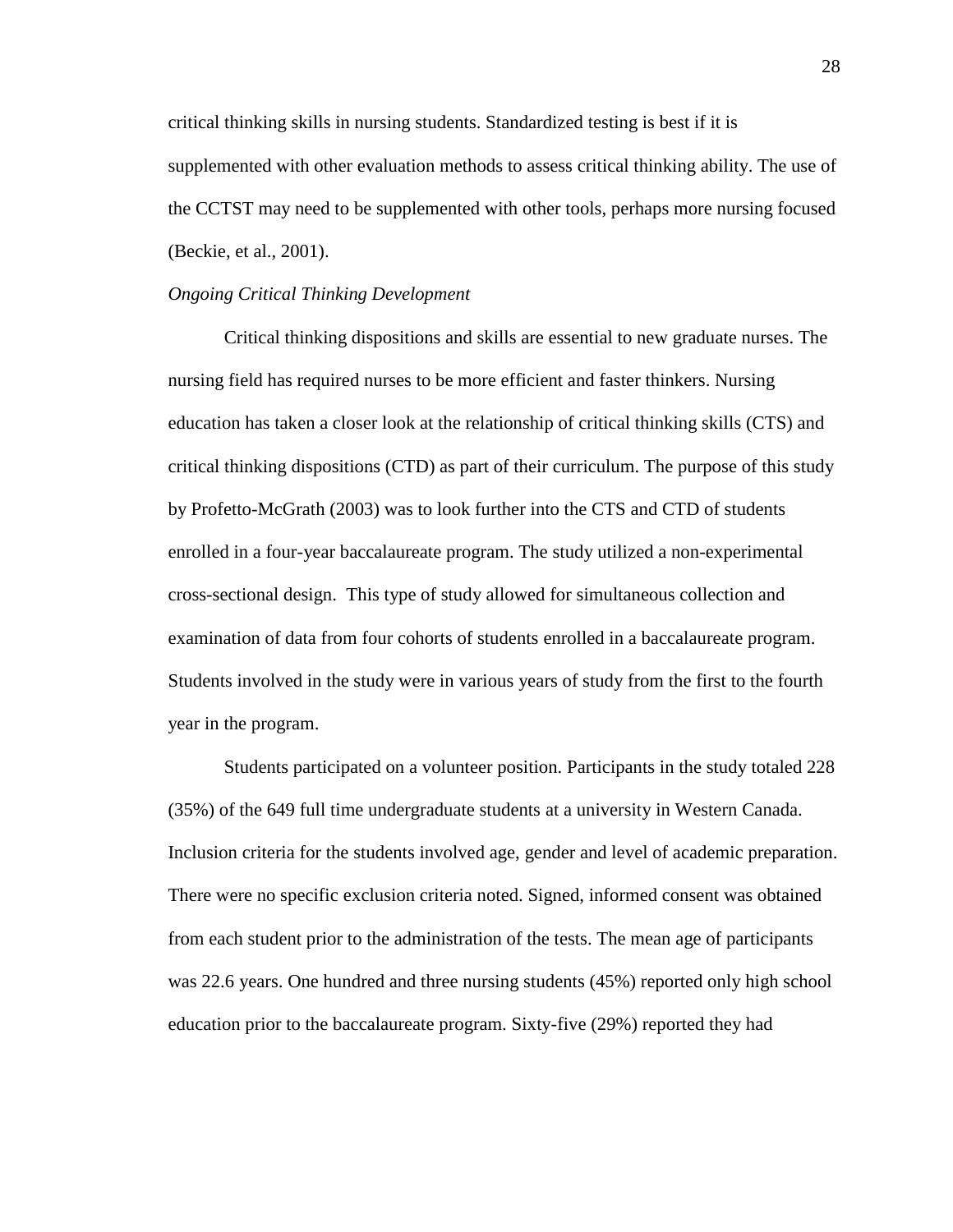completed university level, and the remainder of the sample (*n*=60, 26%) reported completion of some college courses (Profetto-McGrath, 2003).

The author posed three questions for the study: "What are the CTS and CTD of baccalaureate students? Do baccalaureate nursing students' CTS and CTD scores differ according to the number of years in the program? Is there a relationship between baccalaureate nursing students CTS and CTD scores?" (Profetto-McGrath, 2003, p. 571). Instruments utilized in this study were the California Critical Thinking Skills Test (CCTST), the California Critical Thinking Disposition Inventory (CCTDI) and a background/demographic questionnaire. The CCTST has five subscales including: analysis, evaluation, inference, deductive reasoning, and inductive reasoning. The CCTDI consists of 75 statements with 9-12 attributed to each of the subscales. The CCTDI uses a six point Likert scale in which  $1 =$  strongly agree and  $6 =$  strongly disagree. The respondent's answers are given a score 1-6. Standardized scores are then calculated for each subscale. The reliability of the CCTST and CCTDI were established using the Kuder Richardson 20 and Cronbach Alpha respectively.

Data were analyzed using both inferential statistics and descriptive statistics. The descriptive figures included calculations of means, standard deviations, modes, minimum and maximum scores, percentages, and confidence intervals. The inferential statistical tests were ANOVA and the chi-squared test. The CCTST mean scores for each year were 16.7-17.9, out of a maximum of 34. The mean scores increased from years one through four with the exception of year three. There was no significant difference among the groups. The norms for undergraduate nursing students taking the CCTST range from 10- 20. In Profetto-McGrath's (2003) study, six students (2.6%) scored below ten and 87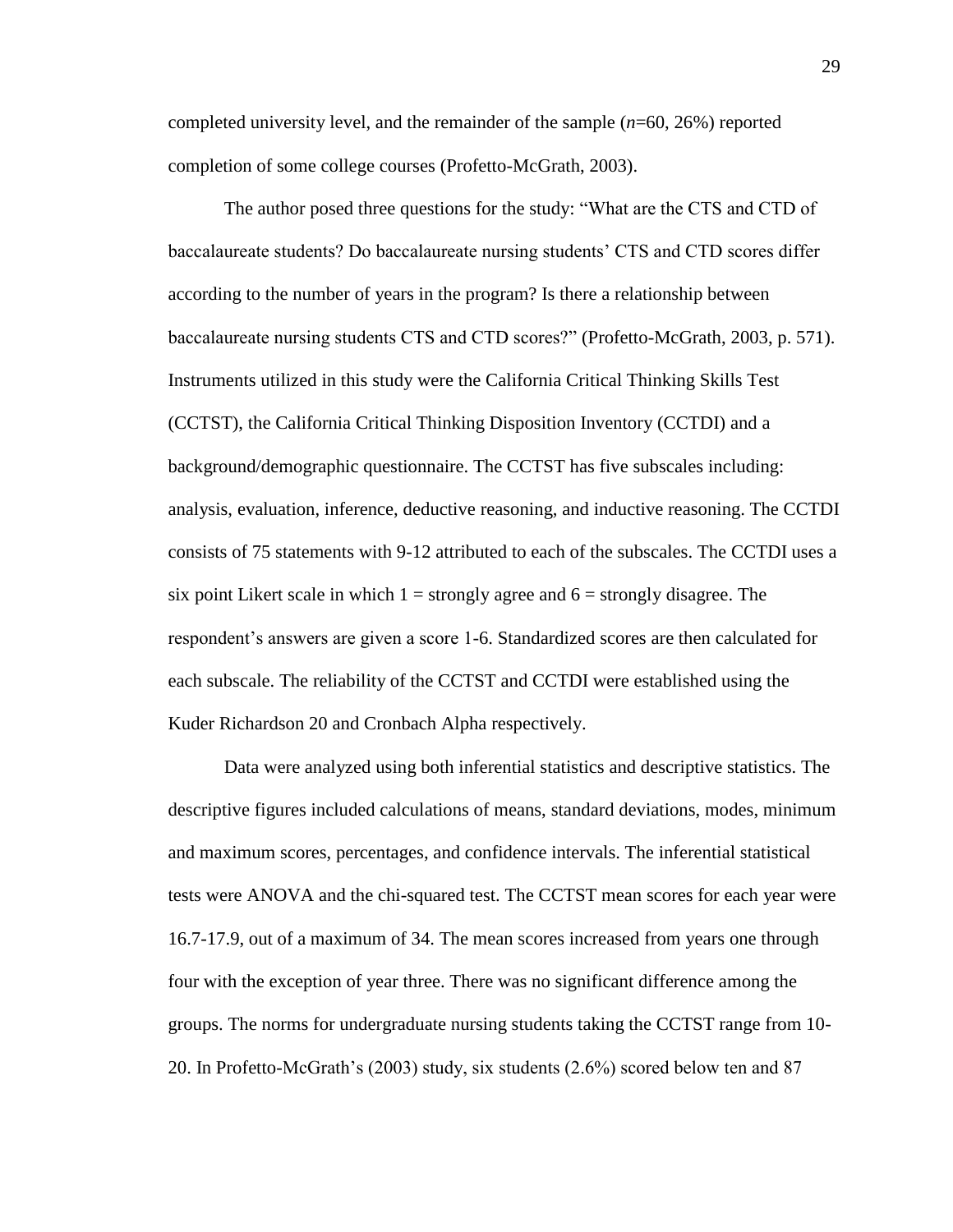(38.1%) scored above 20 indicating adequate level of critical thinking skills. The mean CCTDI scores for the four cohort groups ranged from 136 to 392. Four of the students scored below 280 while 29 students scored greater than 350. Thirteen of the year four students achieved scores greater than 350, whereas only one first year student achieved this. There was no statistically significant difference among the four years of students within the program. The CCTST and the CCTDI both showed that scores did not increase with each academic year in the program. Both the CCTST and CCTDI scores may be related to cognitive development.

The findings in this study indicated that most students have adequate levels of CTS and CTD and that these relate positively and extensively to one another. The findings also suggest that cognitive development requires more time than the four years required to complete a baccalaureate program. Profetto-McGrath (2003) concluded from the study results that students need continued development in these areas. The author also recommended nurse educators should be knowledgeable about critical thinking skills and critical thinking dispositions and strategies best suited for students' development in these areas. There is need for further cognitive growth and development beyond basic nursing school to be able to engage in critical thinking.

Zygmont and Schaefer (2006) conducted a study to assess three areas: (a) critical thinking (CT) skills of nurse faculty, (b) a benchmark of performance for CT skills in nursing students, and (c) the relationship between epistemological position and critical thinking skills of faculty. The purpose of this study was twofold to determine the CT skills of nurse faculty and to examine the relationship between epistemological position and critical thinking. The conceptual framework of this study was based on the definition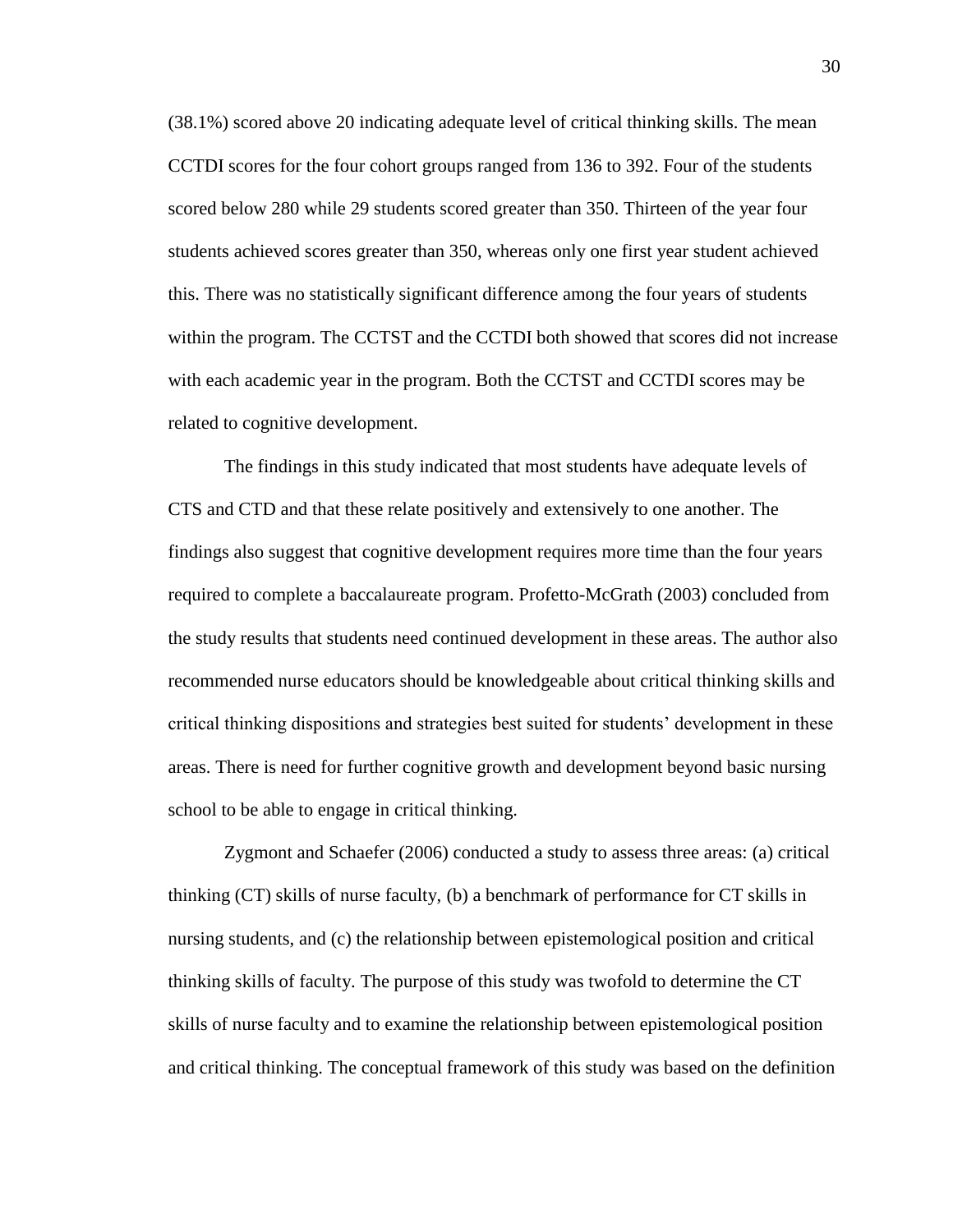of the concept of critical thinking. The measurement of this concept was the California Critical Thinking Skills Test (CCTST) completed by the educators in the study. The faculty varied on their ability to critically think themselves.

A randomized national sample of 300 full-time nursing faculties from National League for Nursing (NLN) member schools was targeted. All types of programs were included except doctorate programs. Five packets were sent to the director of a random sample of 60 schools of nursing. Each packet contained the CCTST, the Learning Environment Preference (LEP), demographic questionnaire, a return envelope and a response card indicating a willingness to be interviewed. The packets were also mailed to a convenience sample of 50 schools; these were not restricted to NLN member schools. The mean age of respondents for the study was 50.66 years (*SD*=6.61); 75% were female. The majority (78.4%) reported having no formal critical thinking education. Respondents reported teaching in different types of programs representing 32.4% diploma/associate degree, 43.2% Bachelors of Science in Nursing and 21.6% Masters of Science in Nursing (Zygmont & Schaefer, 2006).

The California Critical Thinking Skills Test (CCTST) was chosen to measure the CT skills of faculty because it is nationally accepted (Zygmont & Schaefer, 2006). This test is a 34 multiple choice instrument that measures critical thinking ability. Reliability was established with a Kuder-Richardson value of 0.68-0.75. The CCTST reliability coefficient for this study was 0.86. The Learning Environment Preference (LEP) assesses an individual's learning environment preference as an indication of epistemological position. The LEP has 65 items categorized into five domains: course content/view of learning, role of the instructor, role of the students/peers, classroom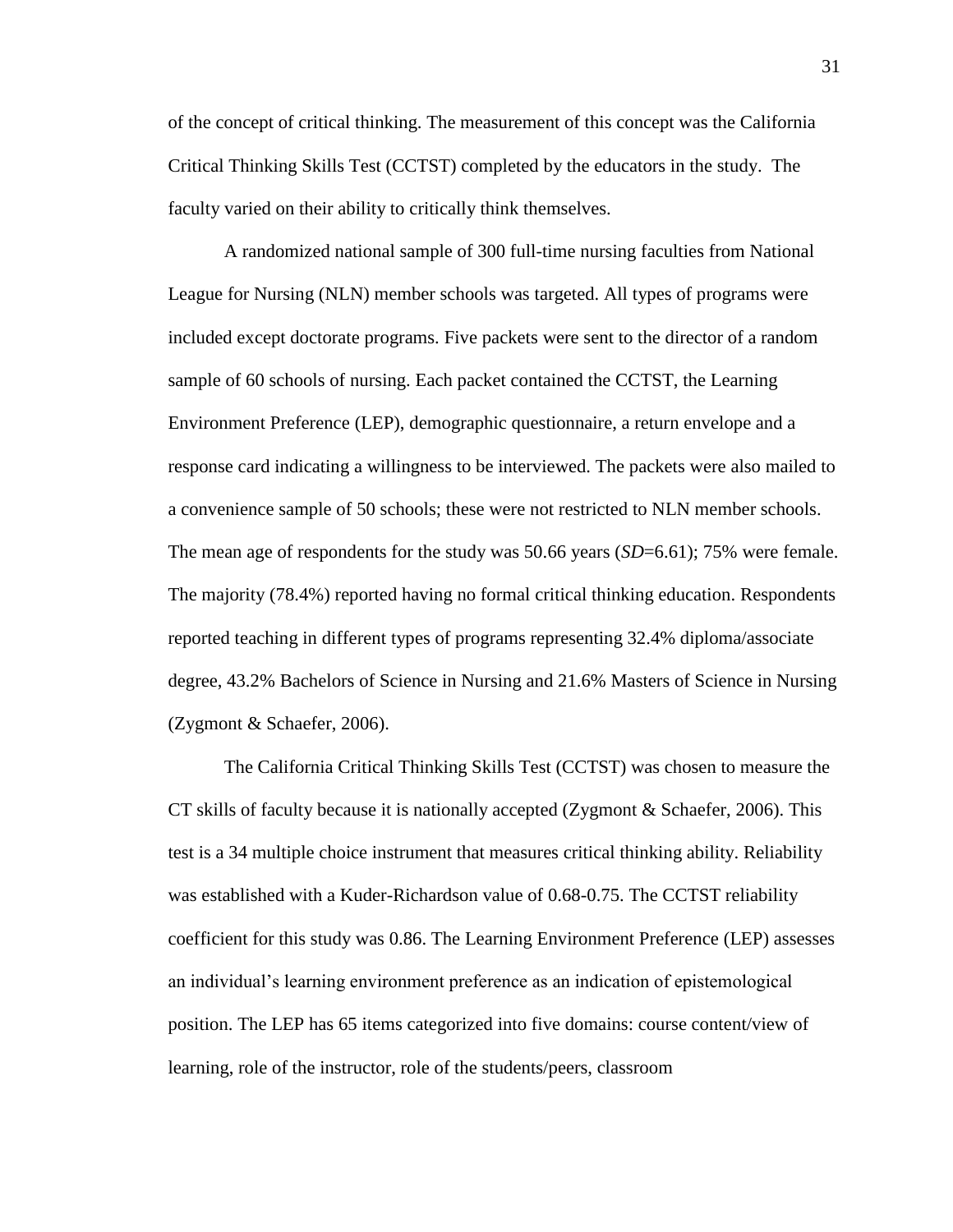atmosphere/activities, and evaluation procedures. The reliability coefficient for each domain instrument ranged from 0.64 to 0.84. Overall reliability for this study was 0.79. A demographic questionnaire was developed by the researchers. In addition to items including age, gender, and years of experience, each respondent was asked to identify whether or not he/she had any formal or informal education in CT.

The CCTST indicated some variability of CT of the faculty. The mean total score of 19.14 (*SD*=6.76) was compared with the mean total scores of two norm groups of students. Study data were examined for existing correlations among scores for the total CCTST and the subscales. In the study sample there was no correlation between the analysis score and the remaining subscale scores. Strong positive correlations were found between the total score and the inference, evaluation, induction, and deduction subscales. The LEP analysis indicated that no faculty viewed knowledge as absolute or dualistic, as indicated by positions one through three. However, no faculty achieved position five, which is indicative of critical thinking. The CCI (total LEP) mean score for the entire sample was 395.41 (*SD*=28.70), indicating Position 4 (Zygmot & Schaefer, 2006). Interviews were conducted with 12 faculty respondents who provided a clinical or classroom example of a student's use of critical thinking. The mean score on the CCTST indicated that the majority of faculty respondents were considerably more skilled at CT than the typical senior nursing student. The CCTST scores demonstrated that all faculty respondents were not equally skilled at critically thinking and findings from the LEP indicated that faculty respondents had not fully developed critically thinking skills (Zygmont & Schaefer, 2006).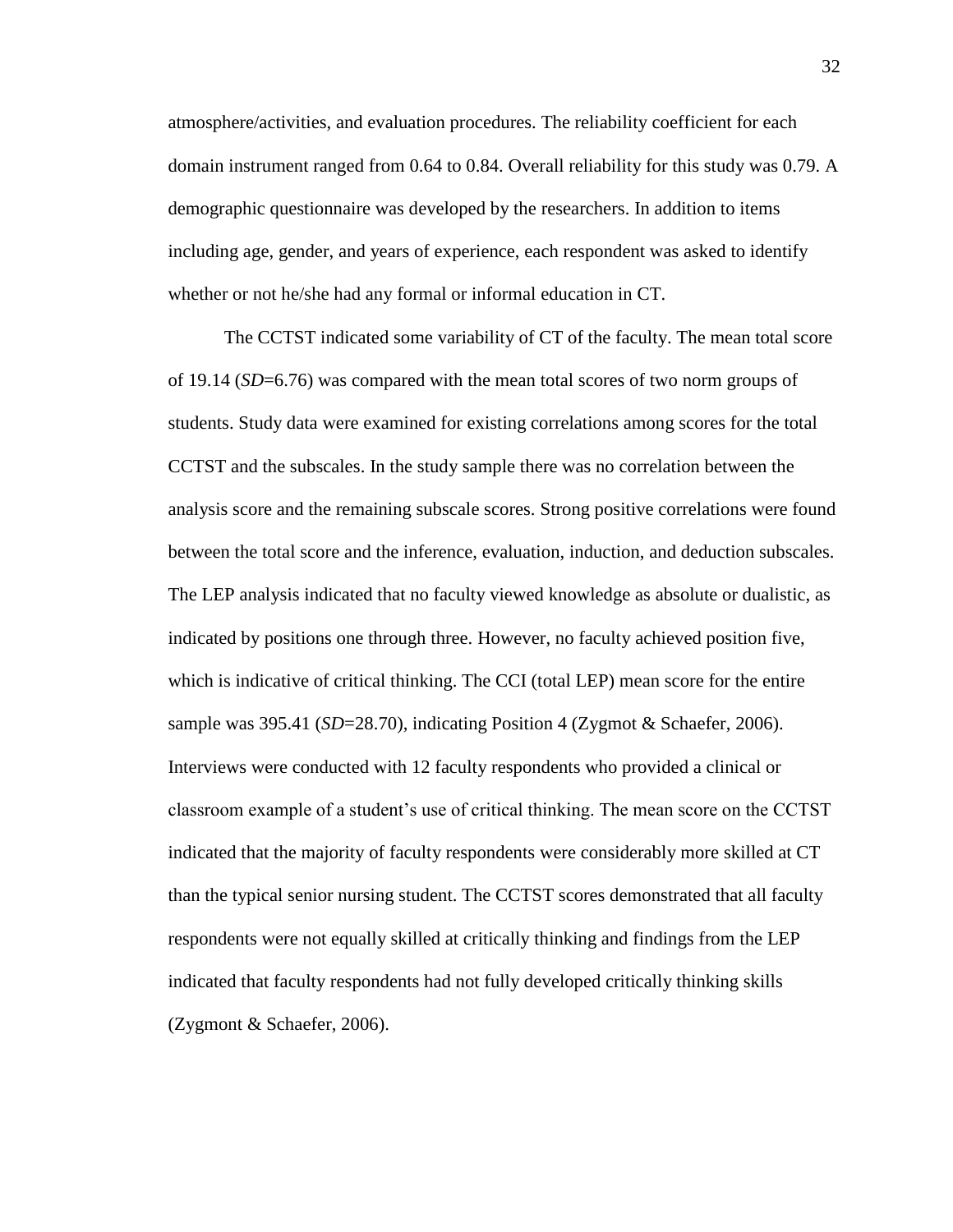Zygmont and Schaefer (2006) concluded that the study was limited by the small convenience sample and by the LEP design, which weighted in favor of classroom teaching. The design of the LEP is particularly important because all but three examples of student critical thinking ability provided by faculty members were clinical. The prevalence of clinical examples, and perhaps LEP results, suggested that faculty had not made the switch to teaching critical thinking skills in the classroom. There is no trouble in the clinical setting to show theses skills. However the faculty could not cite classroom examples of CT, suggesting that the blending of classroom theory and clinical had not occurred. The relationship between theory and practice suggests that it is important to repeat the study using a larger sample. The authors of the study recommended the instructors look introspectively to their classroom content. The practice has always been to teach the theory and make it applicable into the clinical setting. It is time the clinical experience should be more prevalent in the classroom to teach the skills needed for critical thinking. Ongoing development for instructors to teach critical thinking to students is needed to prepare for the clinical environment.

Critical care nurses process vast amounts of information and require welldeveloped critical thinking skills to make clinical decisions. Nursing education should address the need to develop critical thinking skills. It has not been well studied to know if continuing education after becoming a registered nurse may further enhance critical thinking skills. Rogal and Young (2008) conducted a study to explore if clinical judgment could be taught in education provided in a post graduate setting. The purpose of the study was to determine if critical thinking skills improved over time after nursing school. The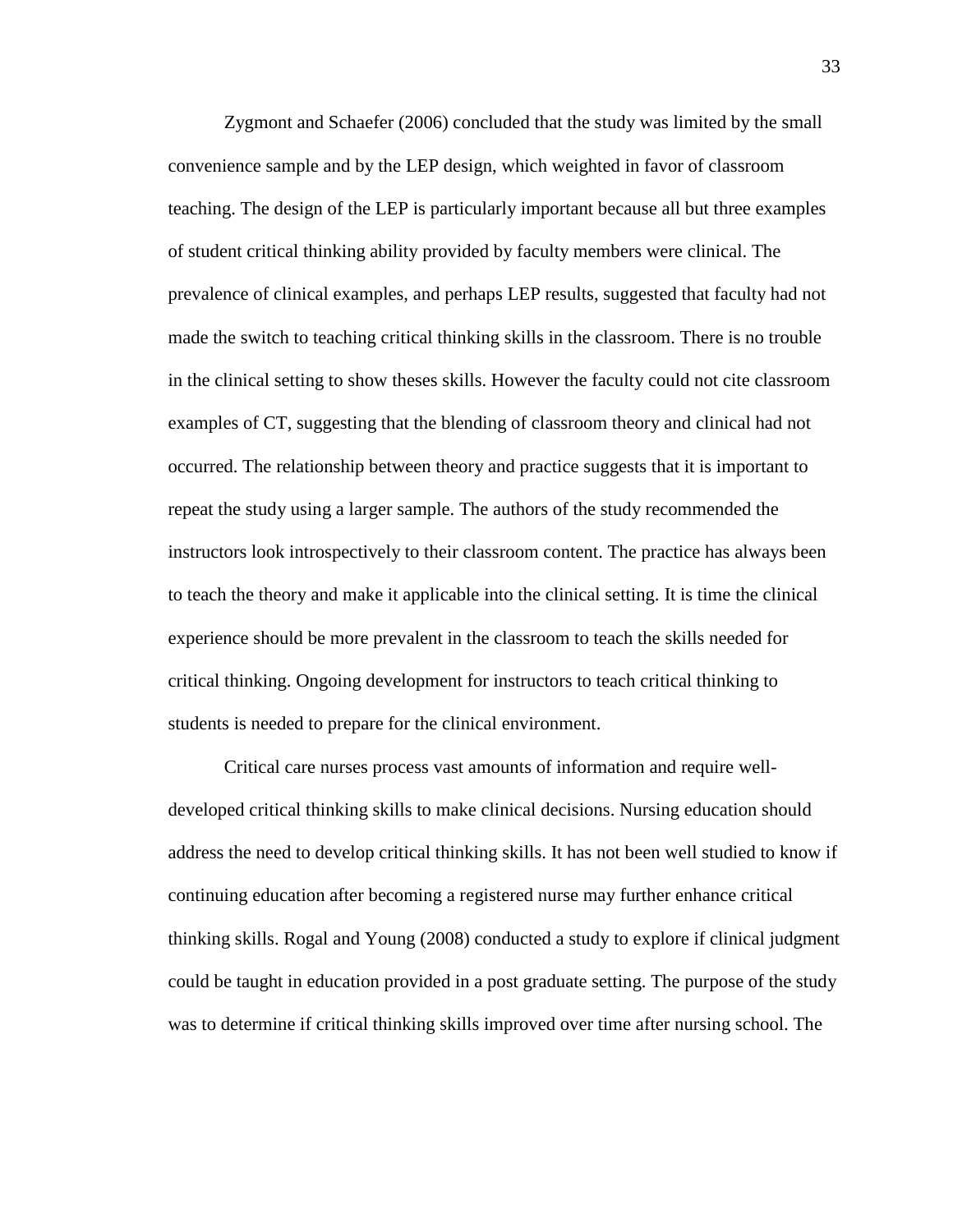conceptual framework of this study was inferred to include the concept of critical thinking skills as measured by the CCTST.

A purposive sample consisted of 31 nurses enrolled in the 2004 (15 nurses) and 2005 (16 nurses) course for critical care. The course was a 12 month full-time program accredited with the School of Nursing and Midwifery at Curtin University of Technology in Australia. It was offered only to registered nurses seeking to specialize in the area of critical care nursing. The majority of participants were female (83.9%). The nurses had an average of 5.5 years (*SD*=4.0) of general nursing experience and an average of 2.3 years (*SD*=2.8) of critical care nursing experience. Participants were advised that the study was completely voluntary and that they could withdraw at any time throughout the study. Consent was obtained before the self-administered questionnaire. Numeric codes were utilized instead of names for confidentiality purposes (Rogal & Young, 2008).

The California Critical Thinking Skills Test (CCTST) was used to measure critical thinking skills at the beginning of a 12 month course and at the end of the course. The 34 multiple choice questions in the CCTST cover five subscales: analysis, evaluation, inference inductive reasoning, and deductive reasoning. The possible range of score is from 0-34. The CCTST is a reliable psychometric instrument internal consistency as demonstrated by the Kuder-Richardson 2- that ranges from .78-.84 (Rogal & Young, 2008).

The CCTST revealed a mean total score of 18.5 at the beginning of the course and a mean total score of 19.7 at the end of the course (posttest). The posttest scores ranged from 7-32. There was no significant difference observed between the pretest and posttest scores of the nurses in the critical care nursing course. Comparison with a normative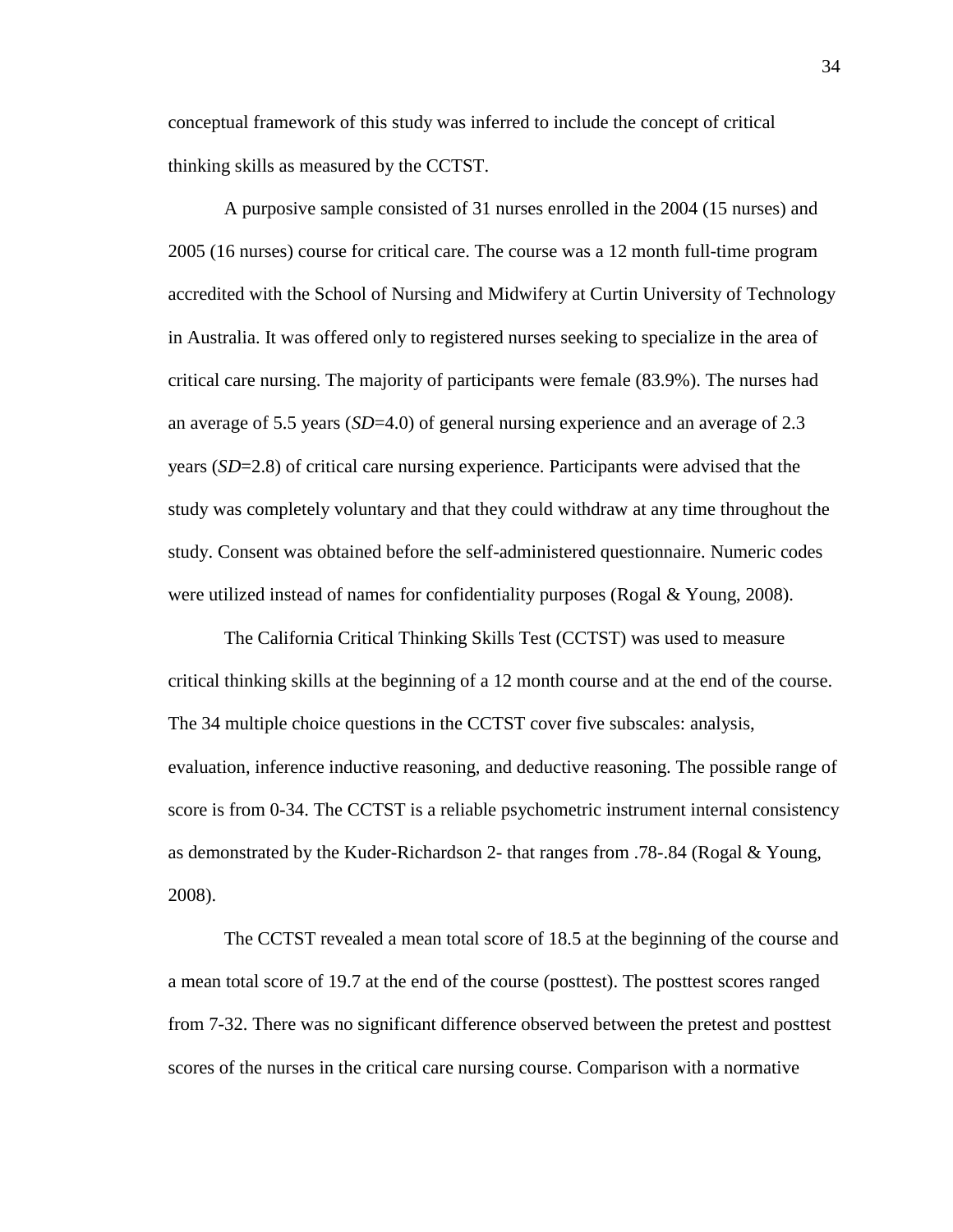group of fourth year college students showed that critical thinking means scores were higher for the study participants than for the college students. It was not possible to perform analysis between the participant mean scores and those for the normative group. At posttest, 16 participants (31%) demonstrated improvement regarding critical thinking skills. A slight improvement in mean critical thinking scores was seen in over half of the group (58%,  $n=16$ ) between and posttest of the participants (Rogal & Young, 2008).

This was a small pilot study therefore findings could not be generalized. There was no control group included in the study therefore validity was at risk. The course assessors stated that they observed the development of critical thinking skills even though the improvement was slight (Rogal & Young, 2008). The authors suggested that nurses who are efficient critical thinkers are more prepared to provide advanced nursing care to their patients. Educators are encouraged to develop and implement better ways to prepare their students for improvements in advanced nursing. The authors suggested that educators utilize a reliable instrument along with their clinical assessment to objectively measure the critical thinking skills of students. This can allow educators to address more specific areas in a critical care course. The ongoing development of critical thinking skills can be a challenge and should be addressed in a variety of both classroom and clinical settings.

#### *Summary*

This chapter described a literature review of different learning styles and teaching strategies for critical thinking. The findings have shown implications that further development of nursing curricula is needed due to the various types of learning styles.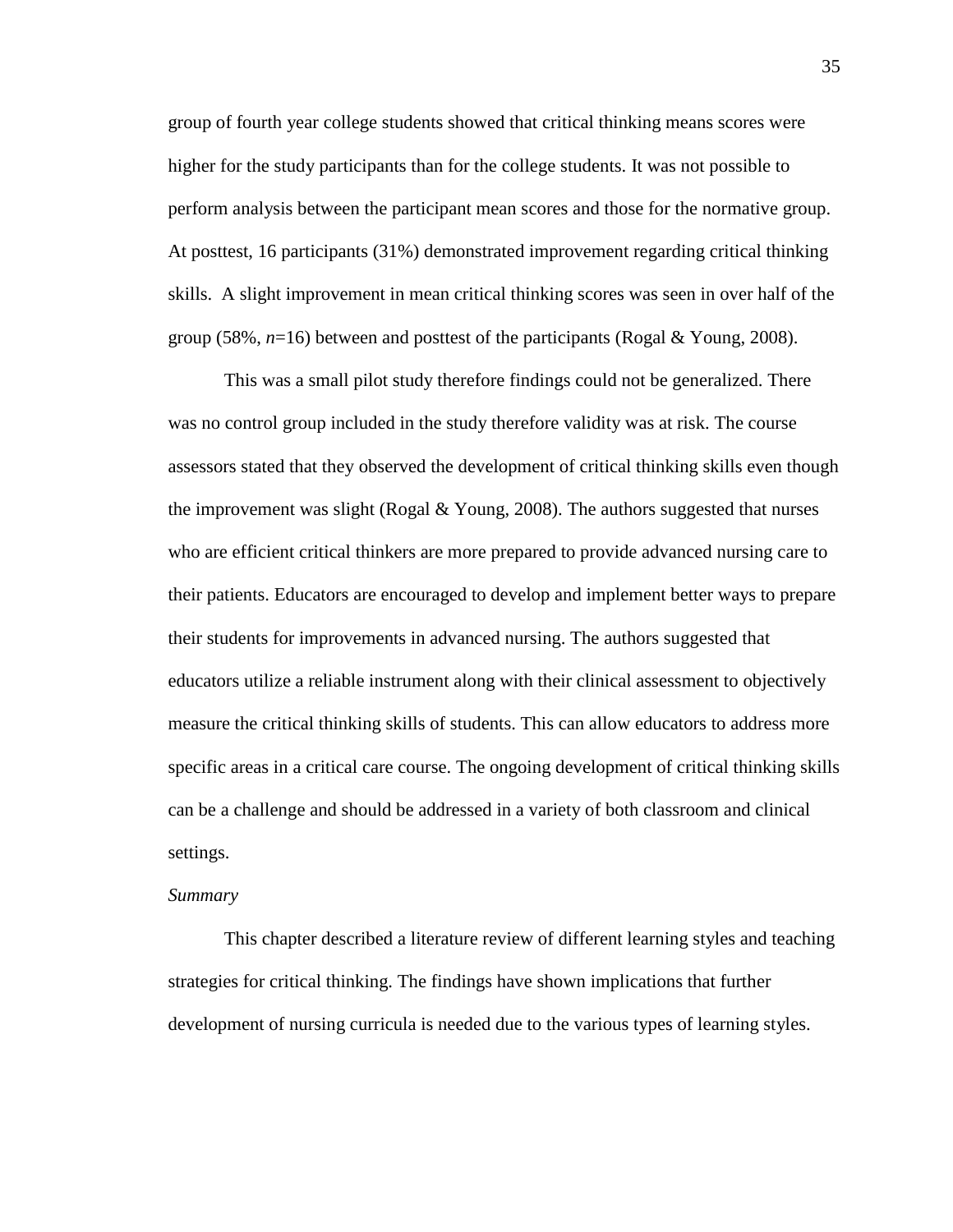Each study discussed in the literature review showed that teaching strategies can be influential for the ongoing need to make decisions in a complex diverse healthcare future.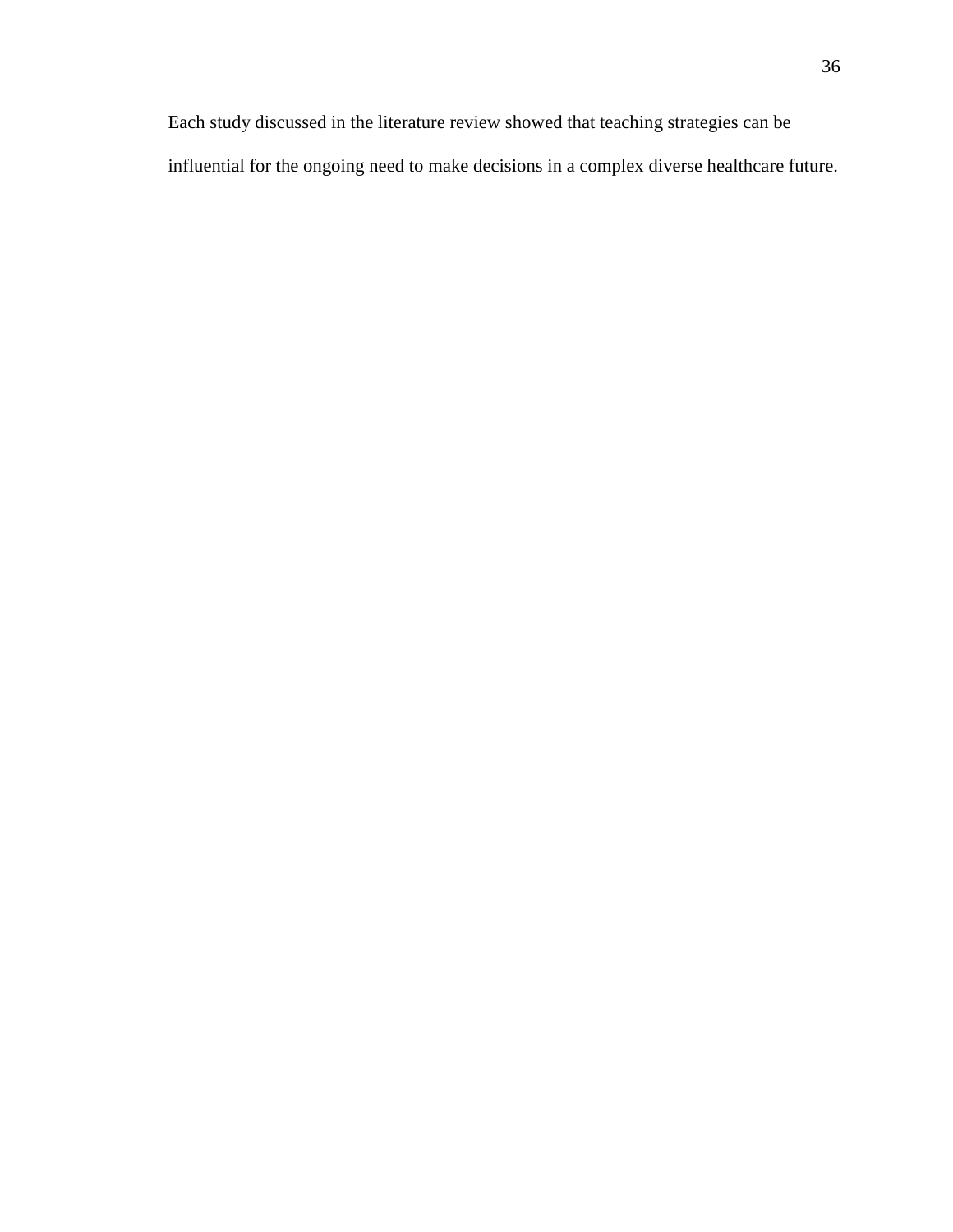# Chapter 3:

# *Research Methodology*

# *Conducting the Research*

Critical thinking can be characterized as a method of analyzing and evaluating information collected through observation, reflection, experience or communication that can lead people to a belief or action. The American Philosophical Association concluded that interpretation, analysis evaluation, inference, explanation and self regulation are all components of critical thinking. Critical thinking dispositions and skills are essential to new graduate nurses. The nursing field has required nurses to be more efficient and faster thinkers. Nursing education has taken a closer look at the relationship of critical thinking skills (CTS) and critical thinking dispositions (CTD) as part of their curriculum (Profetto-McGrath, 2003). Nursing care plans have long been the tool of choice for developing students' abilities to use the nursing process as framework for learning problem solving. However, nursing care plans are linear and conceptually flat and have limited effectiveness in developing critical thinking skills (Wheeler & Collins, 2003).

The purpose of this study is to determine if critical thinking skills of new registered nurses who complete a hospital-based critical care course will be improved. This study is a replication of the Rogal and Young (2008) study conducted in Australia.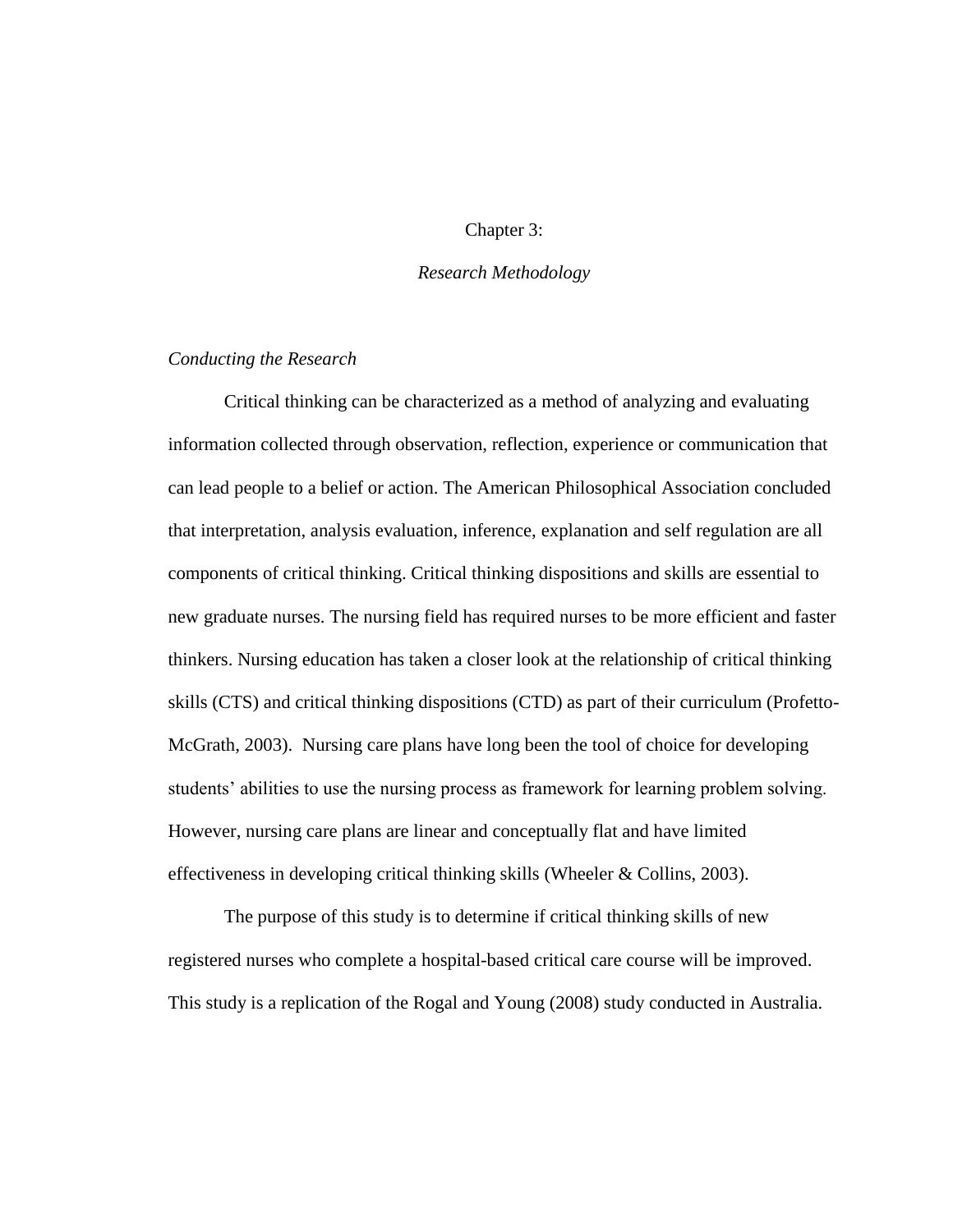## *Research questions*

- 1. Will new nurses gain critical thinking skills after enrollment in a hospitalbased critical care course?
- 2. Can didactic/scenario based training increase critical thinking ability?
- 3. Can reflective learning sessions better prepare new nurses when faced with having to make quick clinical judgments?

# *Research Population, Sample and Setting*

The purposive study will be focusing on critical care nursing at a hospital location that has an active critical care program with a relatively large pool of critical care nurses from which to gather a sample of at least 15. The nurses will be new graduates nurses from a Baccalaureate nursing program within the past year. All of the nurses hired for the critical care units will be required to be in the 6 month orientation program. They will all be invited to participate in the study but will not be required to do so.

The hospital is located in the Midwest and is a large level-one trauma facility with approximately 860 beds. The five critical care units at this hospital include: Neurological ICU, Surgical ICU, Cardiac ICU, Trauma ICU, and Emergency Department.

#### *Protection of Study Participants*

This study will be submitted for approval to the institutional review boards of Ball State University Institutional Review Board (IRB) and Methodist Hospital. The ethical principles for research will be followed. Participation in the study will be voluntary and participants will be informed that they may discontinue participation at any time without penalty. No risks have been identified with participating in the study. Pre and post course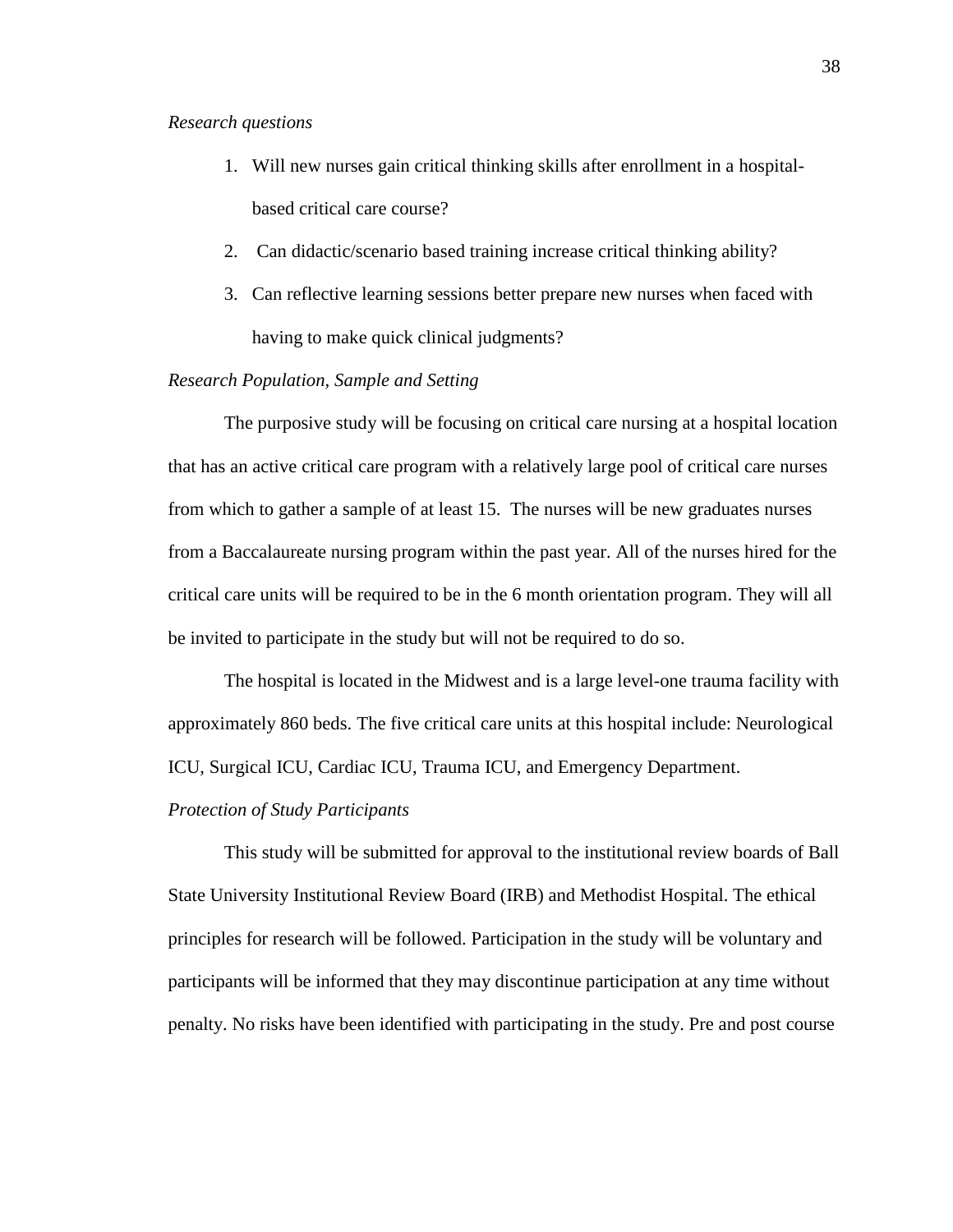surveys will be coded for comparison. No names will be used on surveys or any other data.

## *Procedure*

After receiving IRB approval, the research project will be introduced to the hospital unit managers and education department. The researcher will give the potential participants full explanation of the study. If participants are willing to proceed, a written consent form will be signed. The participants will take a pretest CCTST exam before beginning the educational course. Participants will be given a number for anonymity. Scores will be stored for future comparison. Educational courses will be separated by subjects and will meet on a weekly basis. The participants will meet every Monday for six months. The researcher conducting the study will utilize educators in the respective critical care fields to teach the courses. The course will include both theoretical content as well as clinical practice with preceptors**.** This information will be conveyed to the participants. At the conclusion of the six month educational course, the participants will take a post-test CCTST exam.

#### *Research Design*

This study will utilize a one-group posttest design. The purpose of this design is to measure the degree of change occurring as a result of treatments or interventions. This is one of the more frequently used designs. The events between the and posttest have the ability of manipulation of the independent variable called the treatment thus altering the results of the posttest (Burns & Grove, 2005)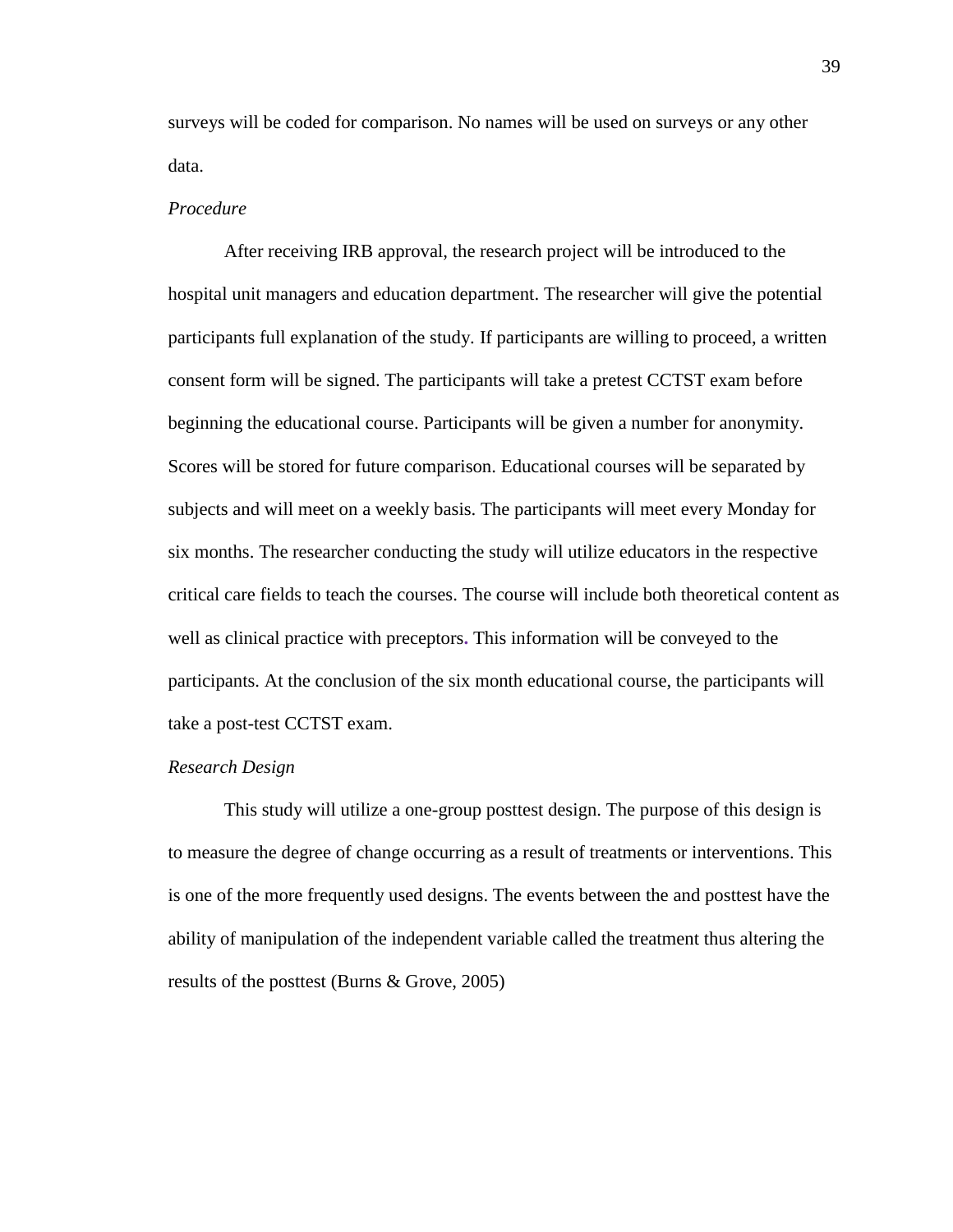# *Data Analysis*

The critical thinking scores will be derived using the scoring protocol for the CCTST. The normative scores for the CCTST will be derived from a sample of college students prior to graduation. Descriptive and inferential statistics (paired t tests) will be used to analyze the data.

# *Expected Outcomes*

The participants will show a significant increase in the posttest CCTST. When the course is completed the participants will have gained an increased ability to recognize changes in a patient, anticipate potential risks and interpret data to facilitate decisions.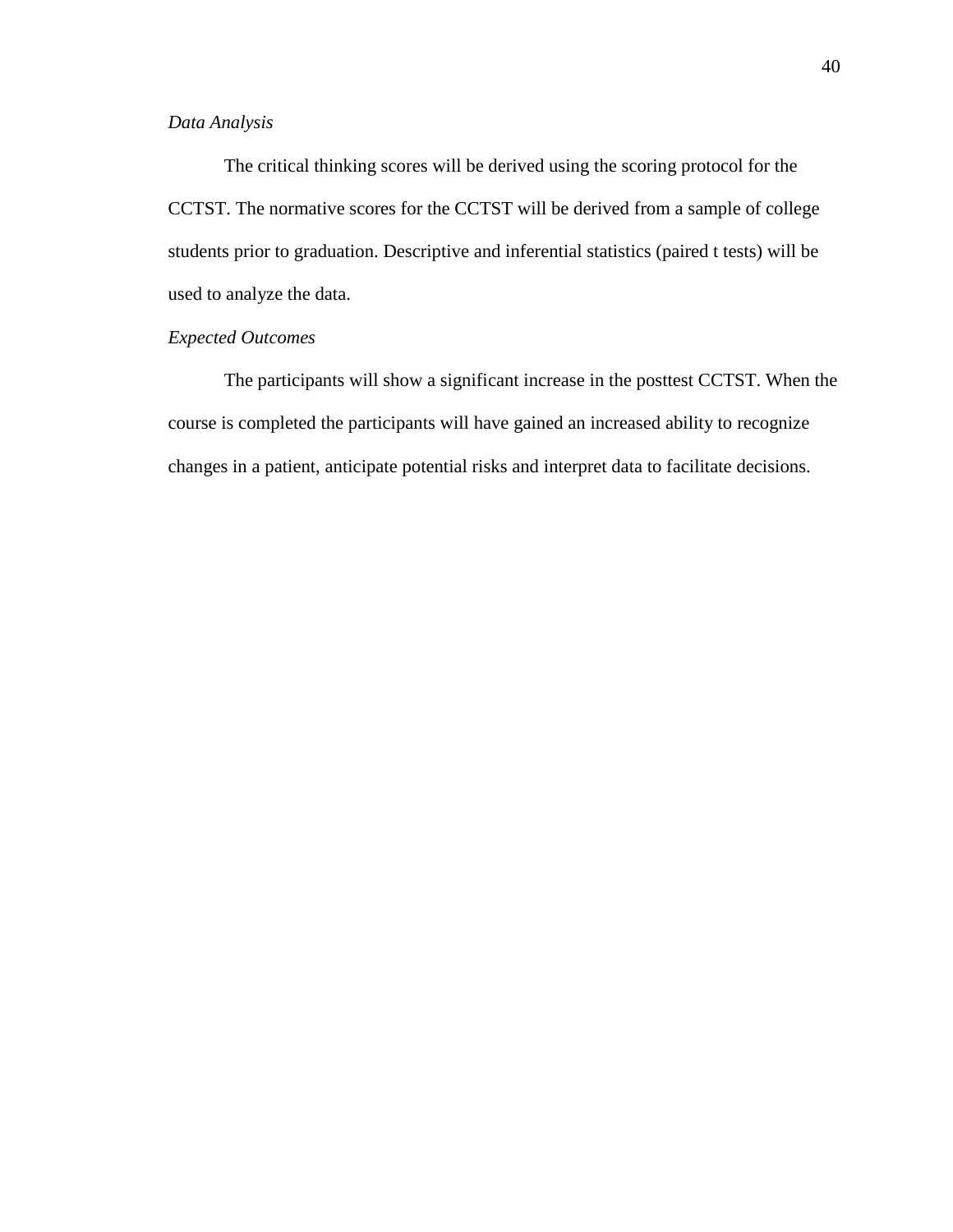#### References

Ausubel, D. (1968). *Educational psychology*. New York, NY: Holt Rinehart & Winston.

- Beckie, T. M., Lowry, L. W., & Barnett, S. (2001). Assessing critical thinking in baccalaureate nursing students: A longitudinal study. *Holistic Nursing Practice*, *15*(3), 18-26.
- Benner, P., Hughes, R. G., & Sutphen, M. (n.d.). *U.S. Department of Health and Human*

*Services.* Retrieved from Agency for Healthcare Research and Quality:

www.ahrq.gov/qual/nurses/docs/benner

- Burns, N., & Grove, S. (2005). *The practice of nursing research* (5th ed.). St. Louis, MO: Elsevier Sauders.
- Facione, N. (1997). *Critical thinking*: *Assessment in nursing education programs: An aggregate data analysis*. Millbrae, CA: California Academic Press .
- Facione, P. (1990). *Executive summary of critical thinking: A statement of expert consensus for purposes of educational assessment and instruction, "The Delphi Report".* Millbrae, CA: California Academic Press .
- Gyeong, J., & Myung, S. (2008). Critical thinking and learning styles of nursing students at the baccalaureate nursing program in Korea. *Contemporary Nurse*, *29*(1), 100- 109.
- Hsu, L. (2007). Conducting clinical post-conference in clinical teaching: A qualitative study. *Journal of Clinical Nursing*, *16*(8), 1525-1533.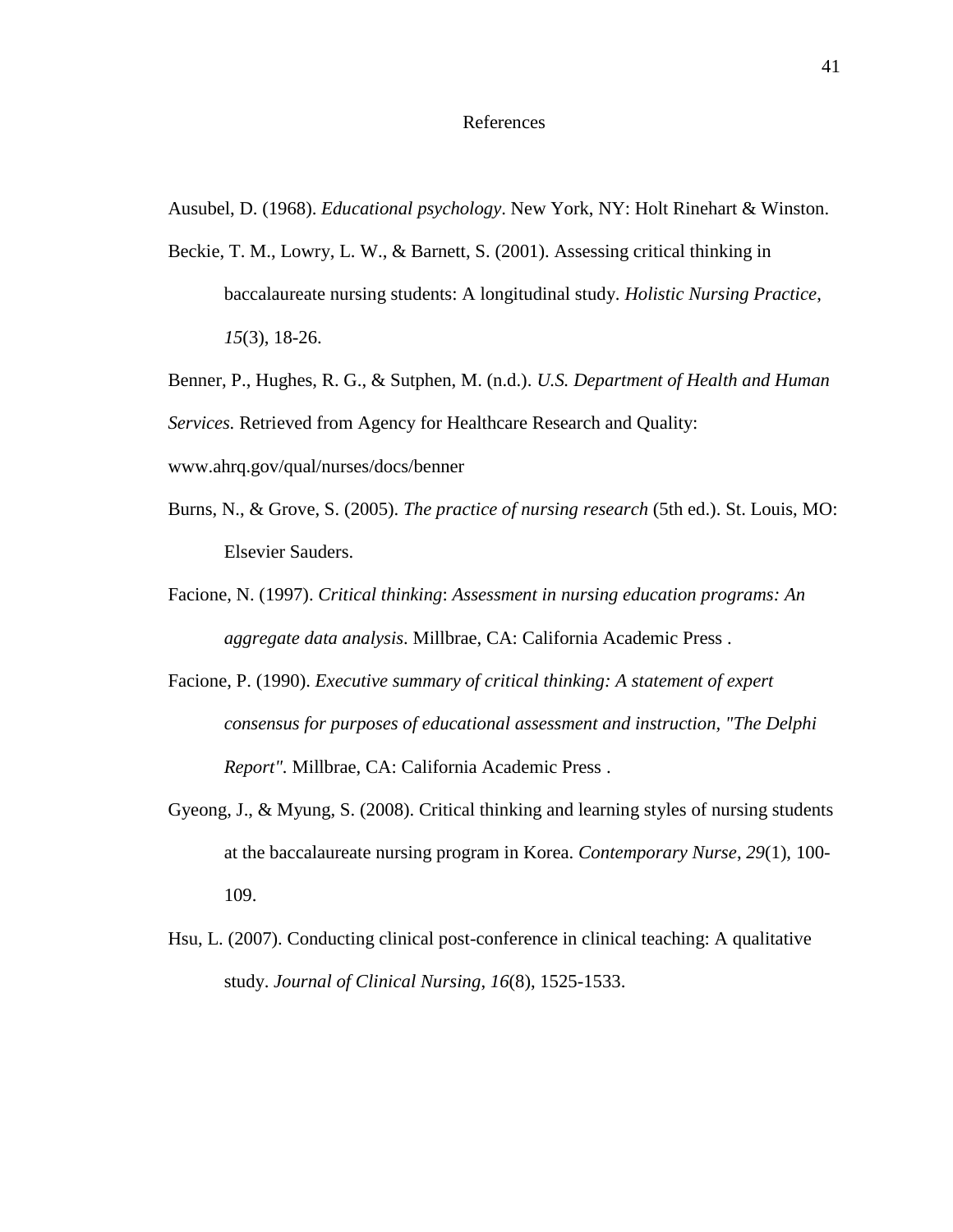- Jones, M. (2008). Developing clinically savvy nursing students: An evaluation of problem based learning in an associate degree program. *Nursing Education Perspectives*, *29*(5), 278-283.
- Khosravani, S.Manoocherhi, H., & Memarian, R. (2005). Developing critical thinking skills in nursing students by group dynamics. *Internet Journal of Advanced Nursing Practice*, *7*(2), 1-4.Retrieved from http://www.ispub.com/journal/theinternet-journal-of-advanced-nursing-practice/volume-7-number-2/developingcritical-thinking-skills-in-nursing-students-by-group-dynamics.html
- Kolb, D. (1984). *Experienial learning: Experience as the source of learning and development.* New York, NY: Prentice Hall.
- O'Sullivan, P. S., Blevins-Stephens, W. L., Smith, F. M., & Vaughan-Wrobel, B. (1997). Addressing the National League for Nursing critical-thinking outcome. *Nurse Educator, 22* (1), *23-29.*
- Platzer, H., Blake, D., & Ashford, D. (2000). An evaluation of process and outcomes from learning through reflective practice groups on a post-registration nursing course. *Journal of Advanced Nursing*, *31*(3), 689-695.
- Profetto-McGrath, J. (2003). The relationship of critical thinking skills and critical thinking dispositions of baccalaureate nursing students. *Journal of Advanced Nursing*, *43*(6), 569-577.
- Rogal, S., & Young, J. (2008). Exploring critical thinking in critical care nursing education: A pilot study. *Continuing Education in Nursing*, *39*(1), 28-33.
- Scriven, M. & Paul, R. (2009). *Defining critical thinking*. Retrieved from [https://www.criticalthinking.org](https://www.criticalthinking.org/)